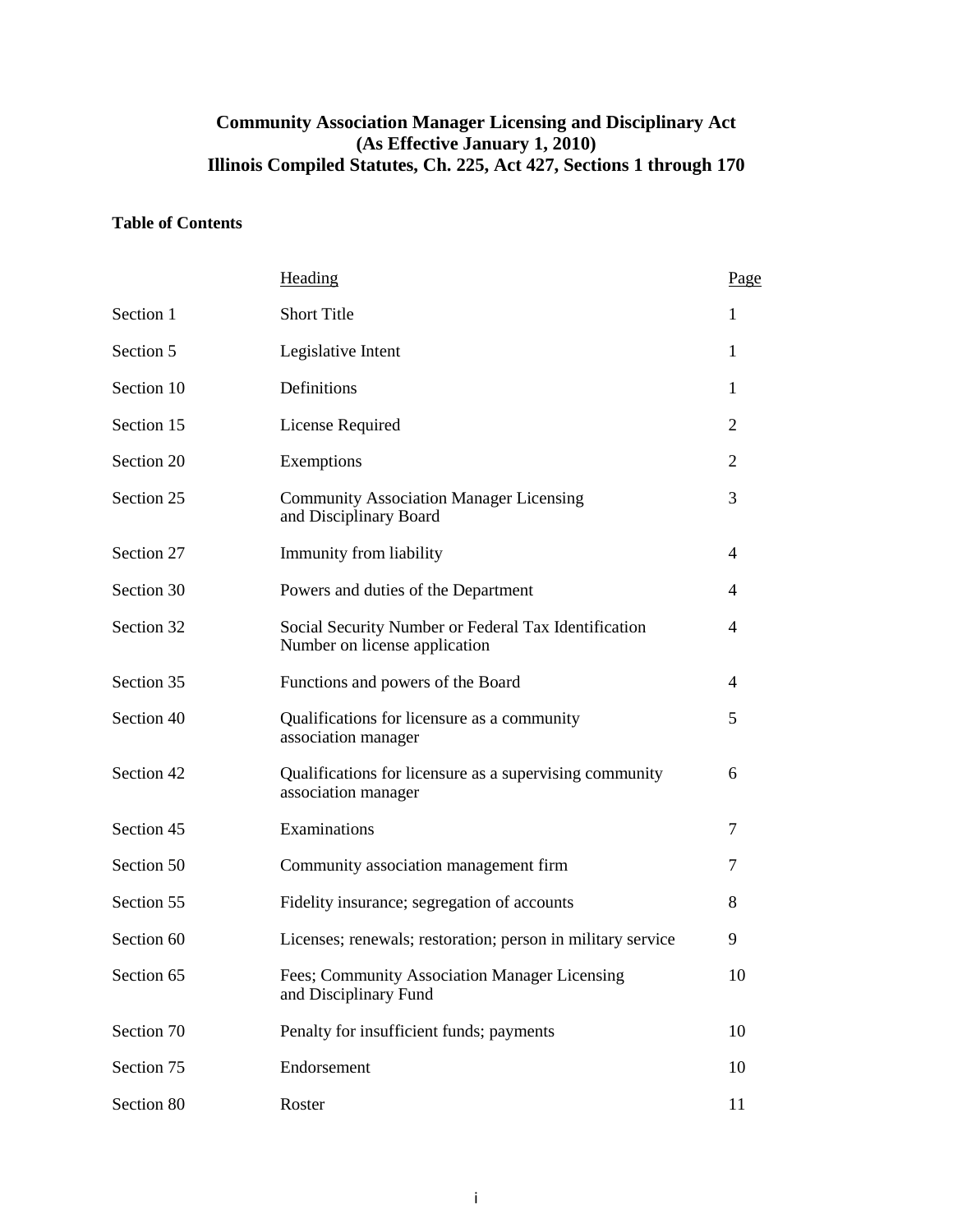| Section 85  | Grounds for discipline; refusal, revocation,<br>or suspension | 11 |
|-------------|---------------------------------------------------------------|----|
| Section 87  | Suspension of license for failure to pay restitution          | 15 |
| Section 90  | Violations; injunctions; cease and desist orders              | 15 |
| Section 92  | Unlicensed practice; violation; civil penalty                 | 16 |
| Section 95  | Investigation; notice and hearing                             | 16 |
| Section 100 | Record of proceeding                                          | 17 |
| Section 105 | Subpoenas; oaths; attendance of witnesses                     | 17 |
| Section 110 | Recommendations for disciplinary action                       | 18 |
| Section 115 | Rehearing                                                     | 18 |
| Section 120 | Appointment of a hearing officer                              | 18 |
| Section 125 | Order; certified copy                                         | 19 |
| Section 130 | Restoration of suspended or revoked license                   | 19 |
| Section 135 | License surrender                                             | 20 |
| Section 140 | Summary suspension                                            | 20 |
| Section 146 | Judicial review                                               | 20 |
| Section 150 | Certification of records                                      | 20 |
| Section 155 | Violations; penalties                                         | 20 |
| Section 157 | Confidentiality                                               | 21 |
| Section 160 | Illinois Administrative Procedure Act                         | 21 |
| Section 165 | Home rule                                                     | 21 |
| Section 170 | Enforcement                                                   | 22 |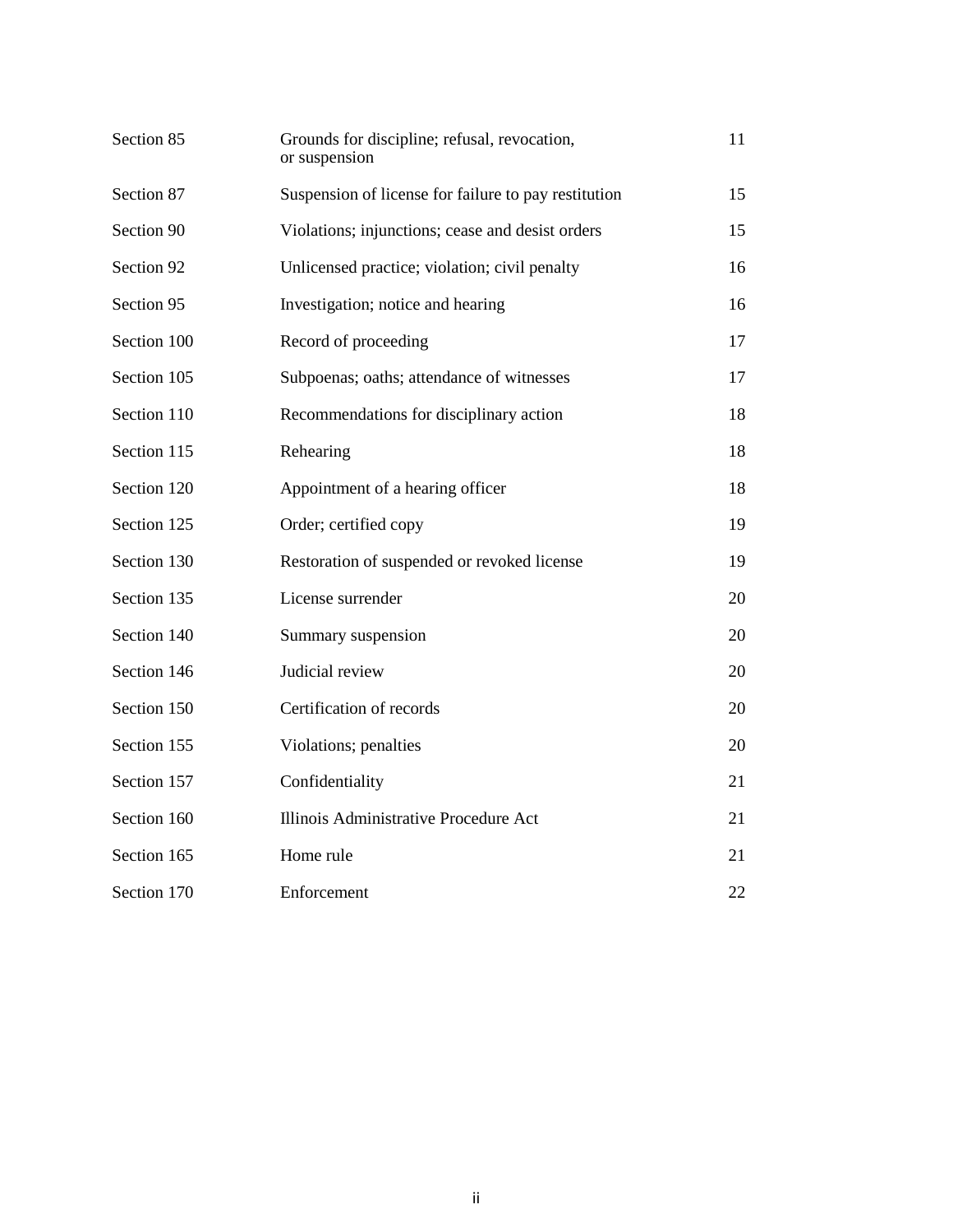#### **Sec. 1. Short title.**

This Act may be cited as the Community Association Manager Licensing and Disciplinary Act.

## **Sec. 5. Legislative intent.**

It is the intent of the General Assembly that this Act provide for the licensing and regulation of community association managers and community association management firms, ensure that those who hold themselves out as possessing professional qualifications to engage in the business of community association management are, in fact, qualified to render management services of a professional nature, and provide for the maintenance of high standards of professional conduct by those licensed to provide community association management services.

# **Sec. 10. Definitions. As used in this Act:**

"Address of record" means the designated address recorded by the Department in the applicant's or licensee's application file or license file maintained by the Department's licensure maintenance unit. It is the duty of the applicant or licensee to inform the Department of any change of address, and such changes must be made either through the Department's website or by contacting the Department's licensure maintenance unit.

"Advertise" means, but is not limited to, issuing or causing to be distributed any card, sign or device to any person; or causing, permitting or allowing any sign or marking on or in any building, structure, newspaper, magazine or directory, or on radio or television; or advertising by any other means designed to secure public attention.

"Board" means the Illinois Community Association Manager Licensing and Disciplinary Board.

"Community association" means an association in which membership is a condition of ownership or shareholder interest of a unit in a condominium, cooperative, townhouse, villa, or other residential unit which is part of a residential development plan and that is authorized to impose an assessment, rents, or other costs that may become a lien on the unit or lot.

"Community association funds" means any assessments, fees, fines, or other funds collected by the community association manager from the community association, or its members, other than the compensation paid to the community association manager for performance of community association management services.

"Community association management firm" means a company, corporation, limited liability company, or other entity that engages in community association management services.

"Community association management services" means those services listed in the definition of community association manager in this Section.

"Community association manager" means an individual who administers for remuneration the financial, administrative, maintenance, or other duties for the community association, including the following services: (A) collecting, controlling or disbursing funds of the community association or having the authority to do so; (B) preparing budgets or other financial documents for the community association; (C) assisting in the conduct of community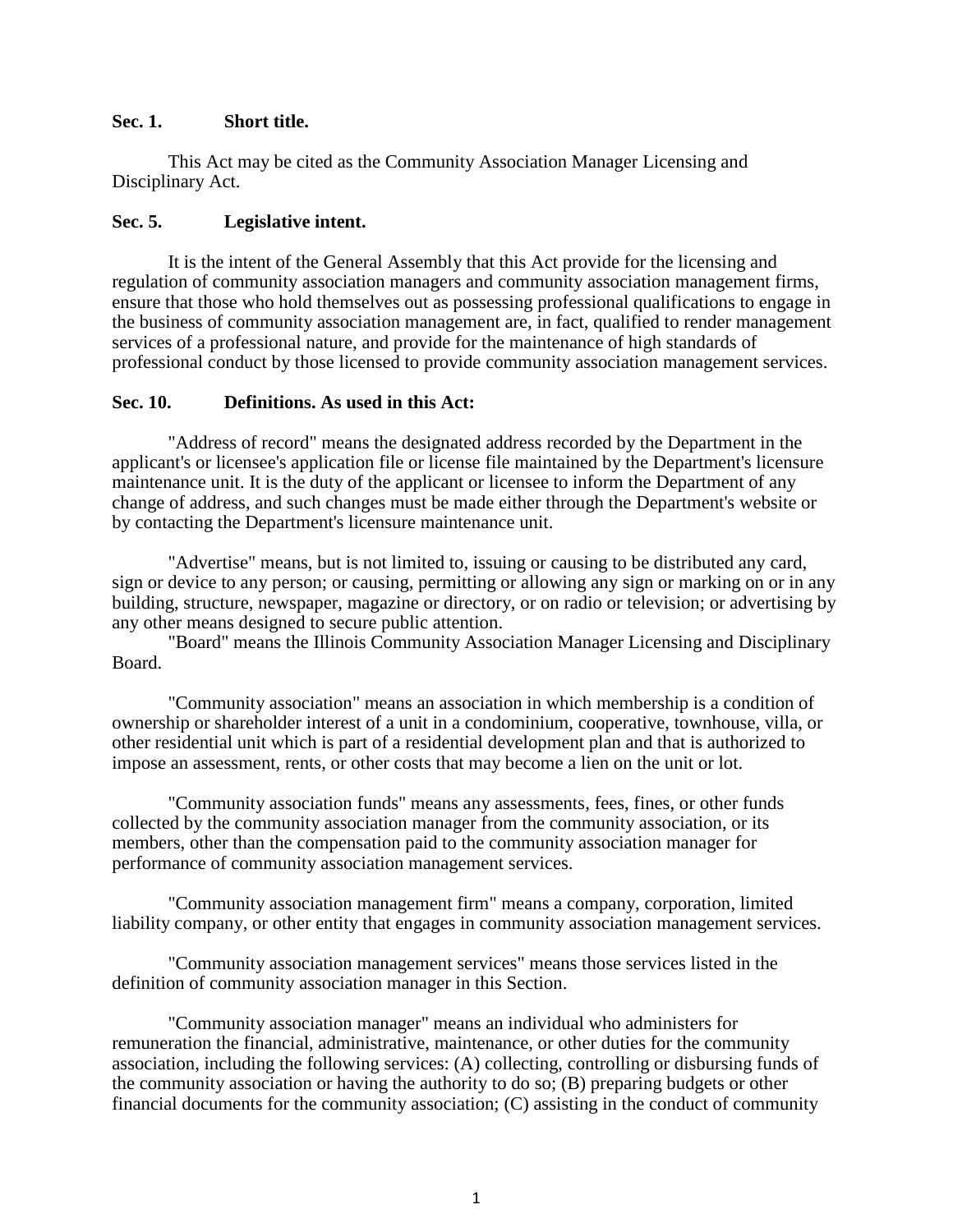association meetings; (D) maintaining association records; and (E) administrating association contracts, as stated in the declaration, bylaws, proprietary lease, declaration of covenants, or other governing document of the community association. "Community association manager" does not mean support staff, including, but not limited to bookkeepers, administrative assistants, secretaries, property inspectors, or customer service representatives.

"Department" means the Department of Financial and Professional Regulation.

"License" means the license issued to a person, corporation, partnership, limited liability company, or other legal entity under this Act to provide community association management services.

"Person" means any individual, corporation, partnership, limited liability company, or other legal entity.

"Secretary" means the Secretary of Financial and Professional Regulation.

"Supervising community association manager" means an individual licensed as a community association manager who manages and supervises a firm.

## **Sec. 15. License required.**

It shall be unlawful for any person, corporation, partnership, limited liability company, or other entity to provide community association management services, provide services as a community association manager, or hold himself, herself, or itself out as a community association manager or community association management firm to any community association in this State, unless he, she, or it holds a current and valid license issued licensed by the Department or is otherwise exempt from licensure under this Act.

## **Sec. 20. Exemptions.**

(a) The requirement for holding a license under this Act shall not apply to any of the following:

(1) Any director, officer, or member of a community association providing one or more of the services of a community association manager to a community association without compensation for such services to the association.

(2) Any person, corporation, partnership, or limited liability company providing one or more of the services of a community association manager to a community association of 10 units or less.

(3) A licensed attorney acting solely as an incident to the practice of law.

(4) A person acting as a receiver, trustee in bankruptcy, administrator, executor, or guardian acting under a court order or under the authority of a will or of a trust instrument.

(5) A person licensed in this State under any other Act from engaging the practice for which he or she is licensed.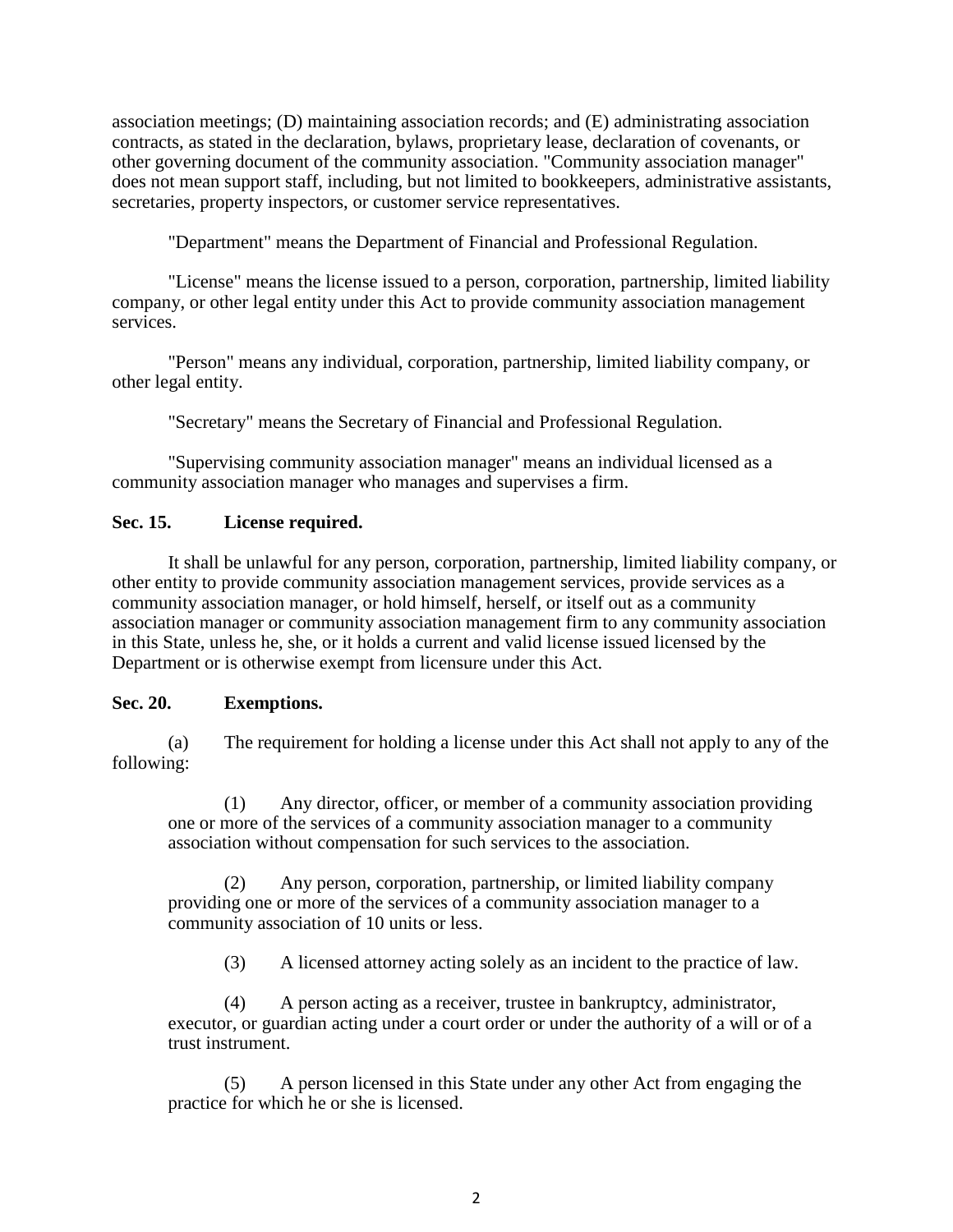(b) A licensed community association manager may not perform or engage in any activities for which a real estate managing broker or real estate broker's license is required under the Real Estate License Act of 2000, unless he or she also possesses a current and valid license under the Real Estate License Act of 2000 and is providing those services as provided for in the Real Estate License Act of 2000 and the applicable rules.

(c) A person may temporarily act as, or provide services as, a community association manager without being licensed under this Act if the person (i) is a community association manager regulated under the laws of another state or territory of the United States or another country and (ii) has applied in writing to the Department, on forms prepared and furnished by the Department, for licensure under this Act. This temporary right to act as a community association manager shall expire 6 months after the filing of his or her written application to the Department; upon the withdrawal of the application for licensure under this Act; or upon delivery of a notice of intent to deny the application from the Department; or upon the denial of the application by the Department, whichever occurs first.

## **Sec. 25. Community Association Manager Licensing and Disciplinary Board**.

(a) There is hereby created the Community Association Manager Licensing and Disciplinary Board, which shall consist of 7 members appointed by the Secretary. All members must be residents of the State and must have resided in the State for at least 5 years immediately preceding the date of appointment. Five members of the Board must be licensees under this Act, at least two members of which shall be supervising community association managers. Two members of the Board shall be owners of, or hold a shareholder's interest in, a unit in a community association at the time of appointment who are not licensees under this Act and have no direct affiliation or work experience with the community association's community association manager. This Board shall act in an advisory capacity to the Department.

(b) Board members shall serve for terms of 5 years, except that, initially, 4 members shall serve for 5 years and 3 members shall serve for 4 years. All members shall serve until his or her successor is appointed and qualified. All vacancies shall be filled in like manner for the unexpired term. No member shall serve for more than 2 successive terms. The Secretary shall remove from the Board any member whose license has become void or has been revoked or suspended and may remove any member of the Board for neglect of duty, misconduct, or incompetence. A member who is subject to formal disciplinary proceedings shall disqualify himself or herself from all Board business until the charge is resolved. A member also shall disqualify himself or herself from any matter on which the member cannot act objectively.

(c) Four Board members shall constitute a quorum. A quorum is required for all Board decisions.

(d) The Board shall elect annually a chairperson and vice chairperson.

(e) Each member shall receive reimbursement as set by the Governor's Travel Control Board for expenses incurred in carrying out the duties as a Board member. The Board shall be compensated as determined by the Secretary.

(f) The Board may recommend policies, procedures, and rules relevant to the administration and enforcement of this Act.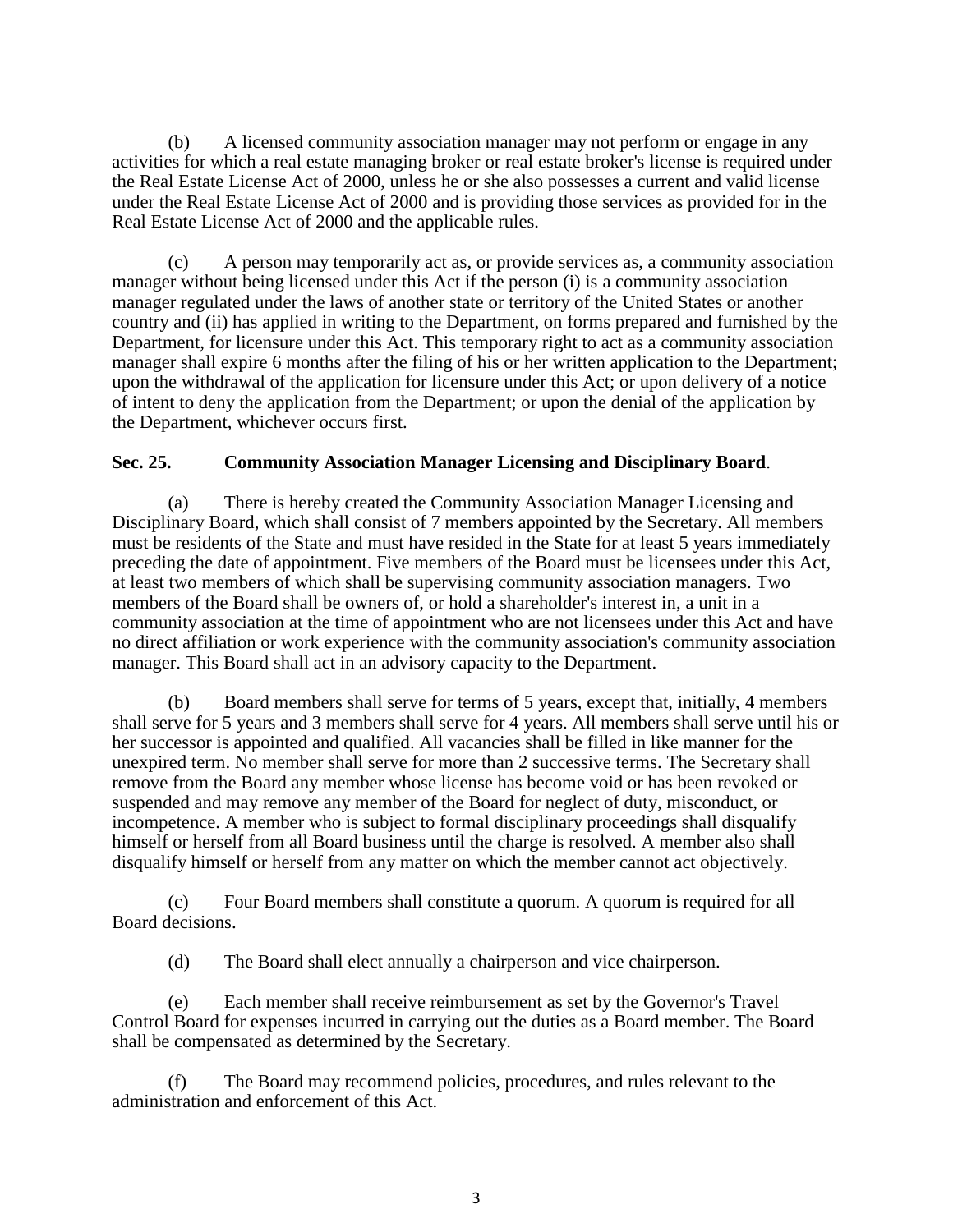# **Sec. 27. Immunity from liability.**

Any member of the Board, any attorney providing advice to the Board or Department, any person acting as a consultant to the Board or Department, and any witness testifying in a proceeding authorized under this Act, excluding the party making the complaint, shall be immune from liability in any civil action brought against him or her for acts occurring while acting in his or her capacity as a Board member, attorney, consultant, or witness, respectively, unless the conduct that gave rise to the action was willful or wanton misconduct.

## **Sec. 30. Powers and duties of the Department.**

The Department may exercise the following functions, powers and duties:

- (a) formulate rules for the administration and enforcement of this Act;
- (b) prescribe forms to be issued for the administration and enforcement of this Act;

(c) conduct hearings or proceedings to refuse to issue, renew, suspend, revoke, place on probation, reprimand, or take disciplinary or non-disciplinary action as the Department may deem appropriate under this Act;

(d) maintain a roster of the names and addresses of all licensees in a manner as deemed appropriate by the Department; and

(e) seek the advice and expert knowledge of the Board on any matter relating to the administration and enforcement of this Act.

## **Sec. 32. Social Security Number or Federal Tax Identification Number on license application.**

In addition to any other information required to be contained in the application, every application for an original license under this Act shall include the applicant's Social Security Number or Federal Tax Identification Number, which shall be retained in the Department's records pertaining to the license. As soon as practical, the Department shall assign a customer's identification number to each applicant for a license.

Every application for a renewal or restored license shall require the applicant's customer identification number.

## **Sec. 35. Functions and powers of the Board.**

Subject to the provisions of this Act, the Board shall exercise, in an advisory capacity, the following functions and powers:

(1) make recommendations regarding rules for the administration and enforcement of this Act, including, but not limited to, experience, education, licensure, disciplinary standards and procedures, renewal and restoration requirements;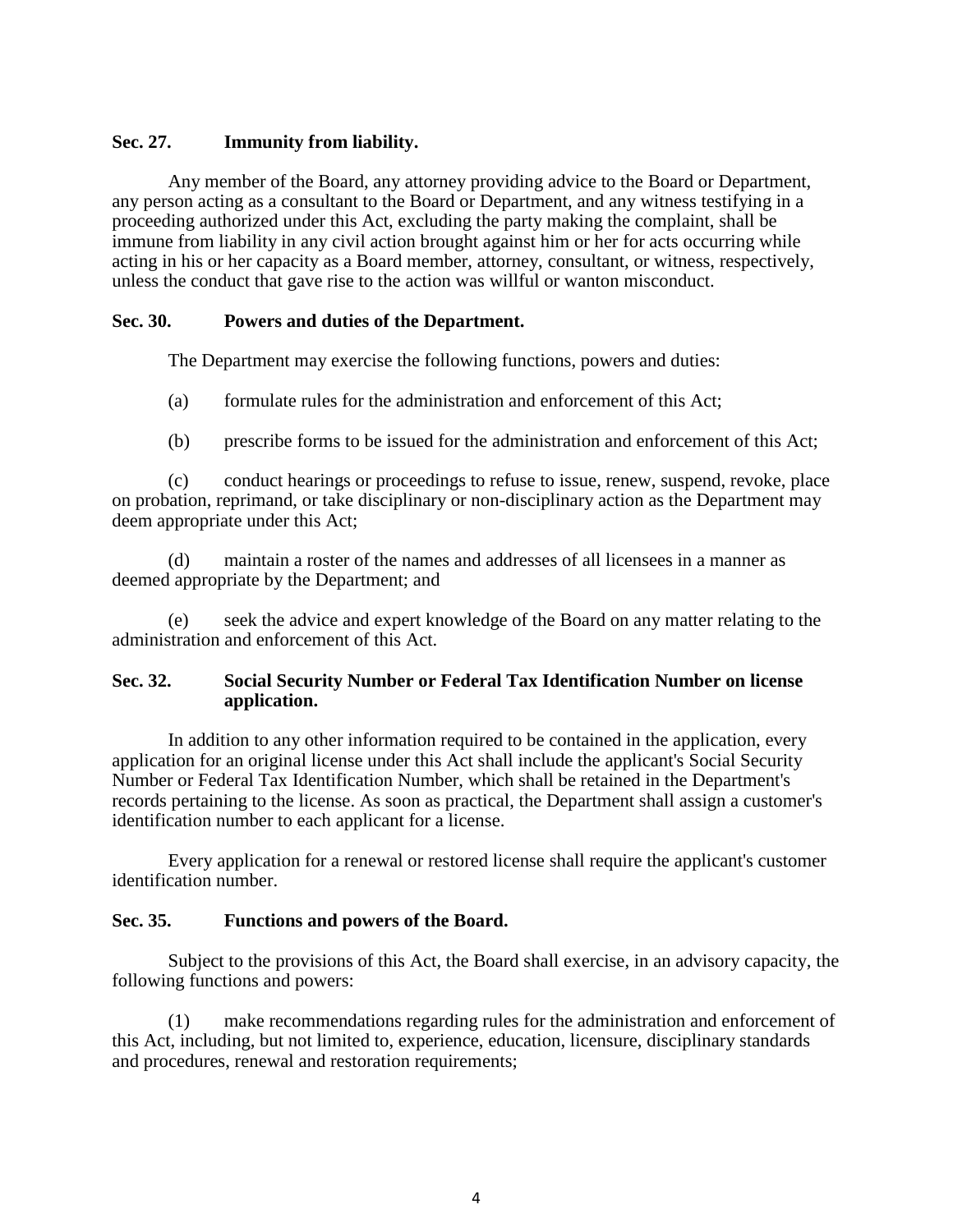(2) make recommendations regarding subjects, topics and areas needed for the examination in order to fairly ascertain the fitness and qualifications of applicants for licensure; and

(3) make recommendations regarding discipline as provided for in this Act.

#### **Sec. 40. Qualifications for licensure as a community association manager.**

(a) No person shall be qualified for licensure as a community association manager under this Act, unless he or she has applied in writing on the prescribed forms and has paid the required, nonrefundable fees and meets all of the following qualifications:

(1) He or she is at least 21 years of age.

(2) He or she provides satisfactory evidence of having completed at least 20 classroom hours in community association management courses approved by the Board.

(3) He or she has passed an examination authorized by the Department.

(4) He or she has not committed an act or acts, in this or any other jurisdiction, that would be a violation of this Act.

(5) He or she is of good moral character. In determining moral character under this Section, the Department may take into consideration whether the applicant has engaged in conduct or activities that would constitute grounds for discipline under this Act. Good moral character is a continuing requirement of licensure. Conviction of crimes may be used in determining moral character, but shall not constitute an absolute bar to licensure.

(6) He or she has not been declared by any court of competent jurisdiction to be incompetent by reason of mental or physical defect or disease, unless a court has subsequently declared him or her to be competent.

(7) He or she complies with any additional qualifications for licensure as determined by rule of the Department.

(b) The education requirement set forth in item (2) of subsection (a) of this Section shall not apply to persons holding a real estate managing broker or real estate broker license in good standing issued under the Real Estate License Act of 2000.

(c) The examination and initial education requirement of items (2) and (3) of subsection (a) of this Section shall not apply to any person who within 6 months from the effective date of the requirement for licensure, as set forth in Section 170 of this Act, applies for a license by providing satisfactory evidence to the Department of qualifying experience or education, as may be set forth by rule, including without limitation evidence that he or she has practiced community association management for a period of 5 years.

(d) Applicants have 3 years from the date of application to complete the application process. If the process has not been completed within the 3 years, the application shall be denied, the fee shall be forfeited, and the applicant must reapply and meet the requirements in effect at the time of reapplication.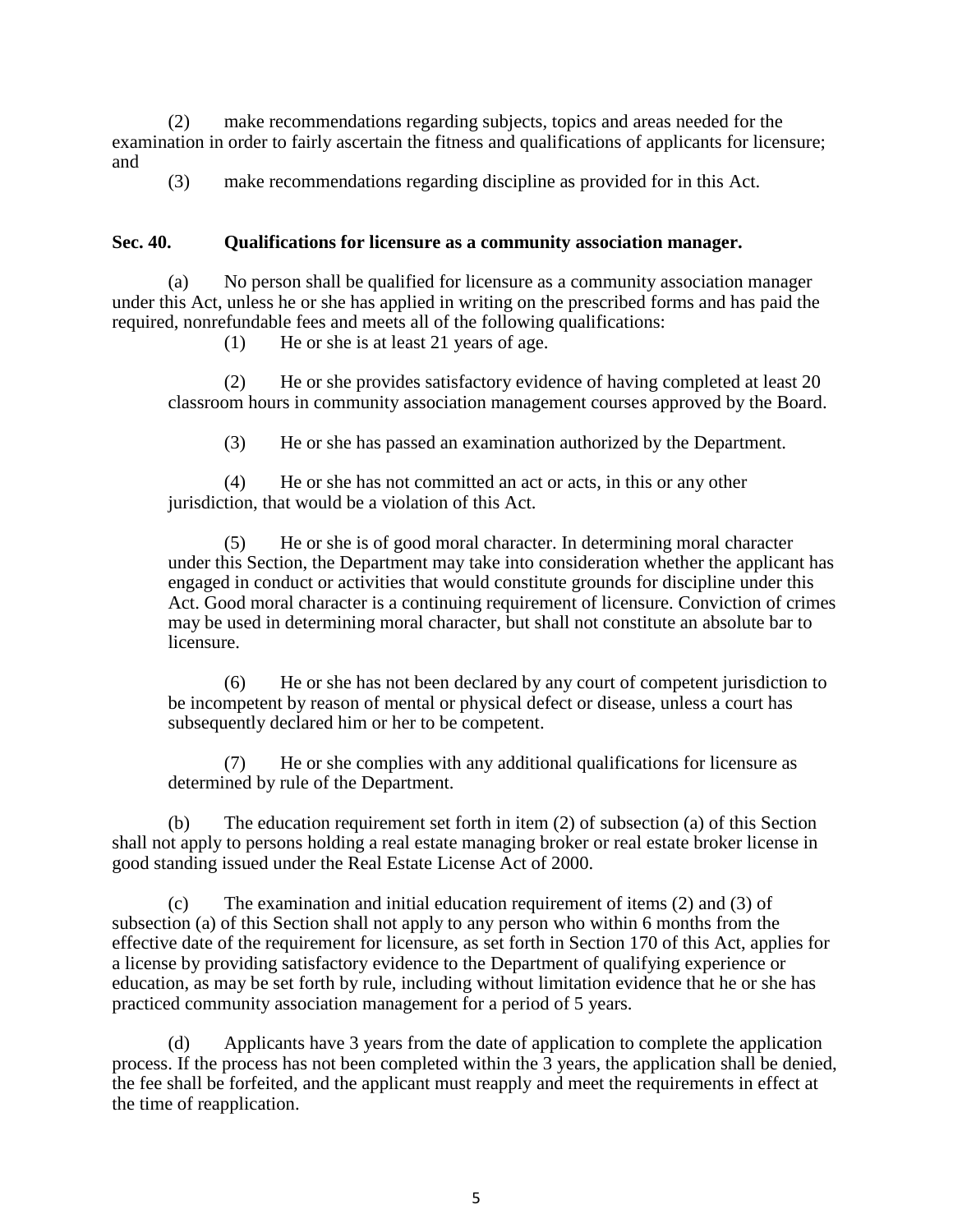#### **Sec. 42. Qualifications for licensure as a supervising community association manager.**

(a) No person shall be qualified for licensure as a supervising community association manager under this Act unless he or she has applied in writing on the prescribed forms, has paid the required nonrefundable fees, and meets all of the following qualifications:

(1) He or she is at least 21 years of age.

(2) He or she has been licensed at least one out of the last 2 preceding years as a community association manager.

(3) He or she provides satisfactory evidence of having completed at least 30 classroom hours in community association management courses approved by the Board, 20 hours of which shall be those pre-license hours required to obtain a community association manager license, and 10 additional hours completed the year immediately preceding the filing of the application for a supervising community association manager license, which shall focus on community association administration, management, and supervision.

(4) He or she has passed an examination authorized by the Department.

(5) He or she has not committed an act or acts, in this or any other jurisdiction, that would be a violation of this Act.

(6) He or she is of good moral character. In determining moral character under this Section, the Department may take into consideration whether the applicant has engaged in conduct or activities that would constitute grounds for discipline under this Act. Good moral character is a continuing requirement of licensure. Conviction of crimes may be used in determining moral character, but shall not constitute an absolute bar to licensure.

(7) He or she has not been declared by any court of competent jurisdiction to be incompetent by reason of mental or physical defect or disease, unless a court has subsequently declared him or her to be competent.

(8) He or she complies with any additional qualifications for licensure as determined by rule of the Department.

(b) The initial 20-hour education requirement set forth in item (3) of subsection (a) of this Section shall not apply to persons holding a real estate managing broker or real estate broker license in good standing issued under the Real Estate License Act of 2000. The 10 additional hours required for licensure under this Section shall not apply to persons holding a real estate managing broker license in good standing issued under the Real Estate License Act of 2000.

(c) The examination and initial education requirement of items (3) and (4) of subsection (a) of this Section shall not apply to any person who, within 6 months after the effective date of the requirement for licensure, as set forth in Section 170 of this Act, applies for a license by providing satisfactory evidence to the Department of qualifying experience or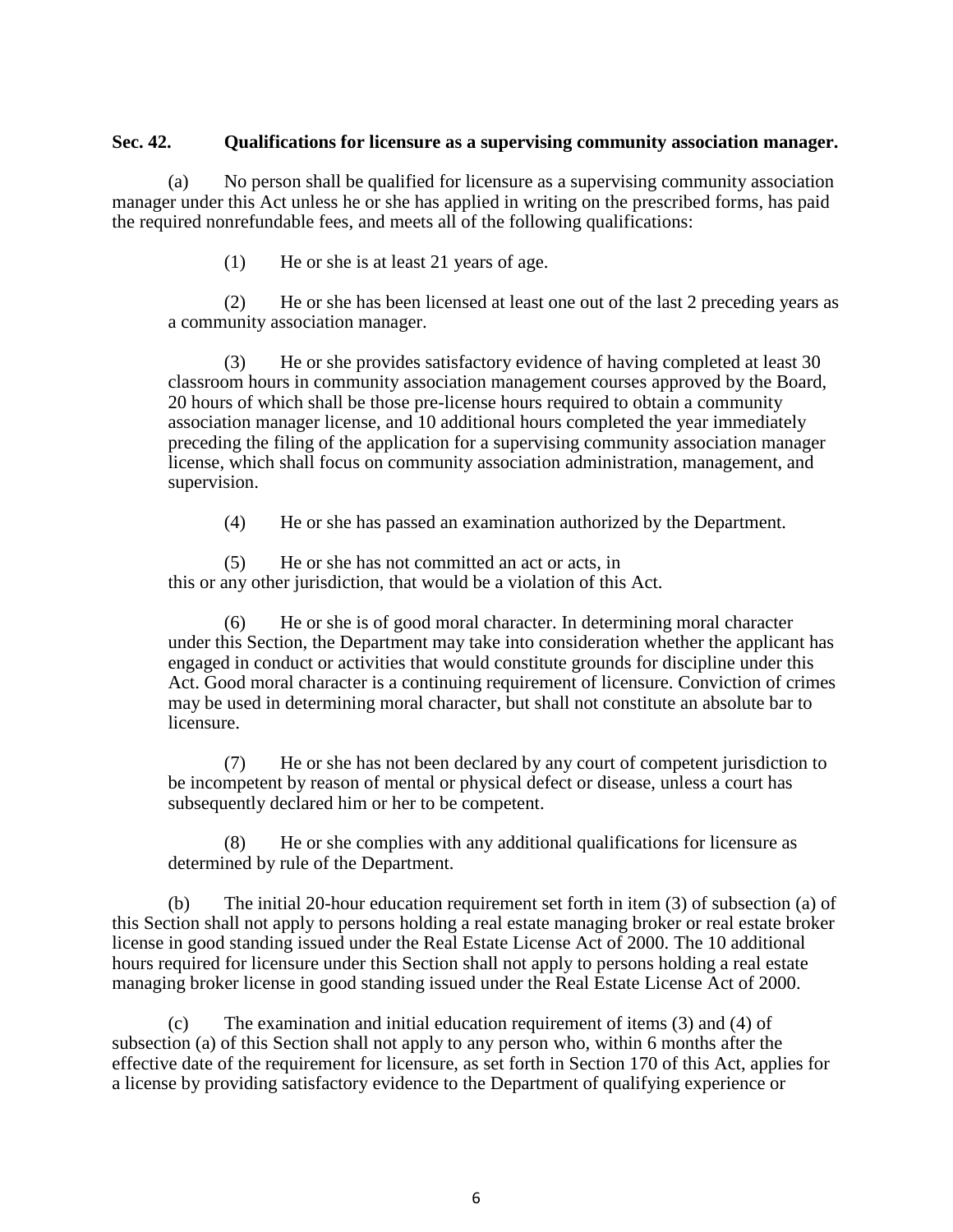education, as may be set forth by rule, including without limitation, evidence that he or she has practiced community association management for a period of 7 years.

(d) Applicants have 3 years after the date of application to complete the application process. If the process has not been completed within the 3 years, the application shall be denied, the fee shall be forfeited, and the applicant must reapply and meet the requirements in effect at the time of reapplication.

# **Sec. 45. Examinations.**

(a) The Department shall authorize examinations of applicants for licensure as a community association manager at such times and places as it may determine. The examination of applicants shall be of a character to give a fair test of the qualifications of the applicant to practice as a community association manager.

(b) Applicants for examination shall be required to pay, either to the Department or the designated testing service, a fee covering the cost of providing the examination.

(c) The Department may employ consultants for the purpose of preparing and conducting examinations.

(d) An applicant shall be eligible to take the examination only after successfully completing the education requirements set forth in this Act and attaining the minimum age required under this Act.

(e) The examination approved by the Department should utilize the basic principles of professional testing standards utilizing psychometric measurement. The examination shall use standards set forth by the National Organization for Competency Assurances and shall be approved by the Department.

# **Sec. 50. Community association management firm.**

(a) No corporation, partnership, limited liability company, or other legal entity shall provide or offer to provide community association management services, unless it has applied in writing on the prescribed forms and has paid the required nonrefundable fees and provided evidence to the Department that the firm has designated a licensed supervising community association manager to supervise and manage the firm. A designated supervising community association manager shall be a continuing requirement of firm licensure. No supervising community association manager may be the supervising community association manager for more than one firm.

(b) Any corporation, partnership, limited liability company, or other legal entity that is providing, or offering to provide, community association management services and is not in compliance with Section 50 and other provisions of this Act shall be subject to the fines, injunctions, cease and desist provisions, and penalties provided for in Sections 90, 92, and 155 of this Act.

(c) No community association manager may be the licenseein-charge for more than one firm, corporation, limited liability company, or other legal entity.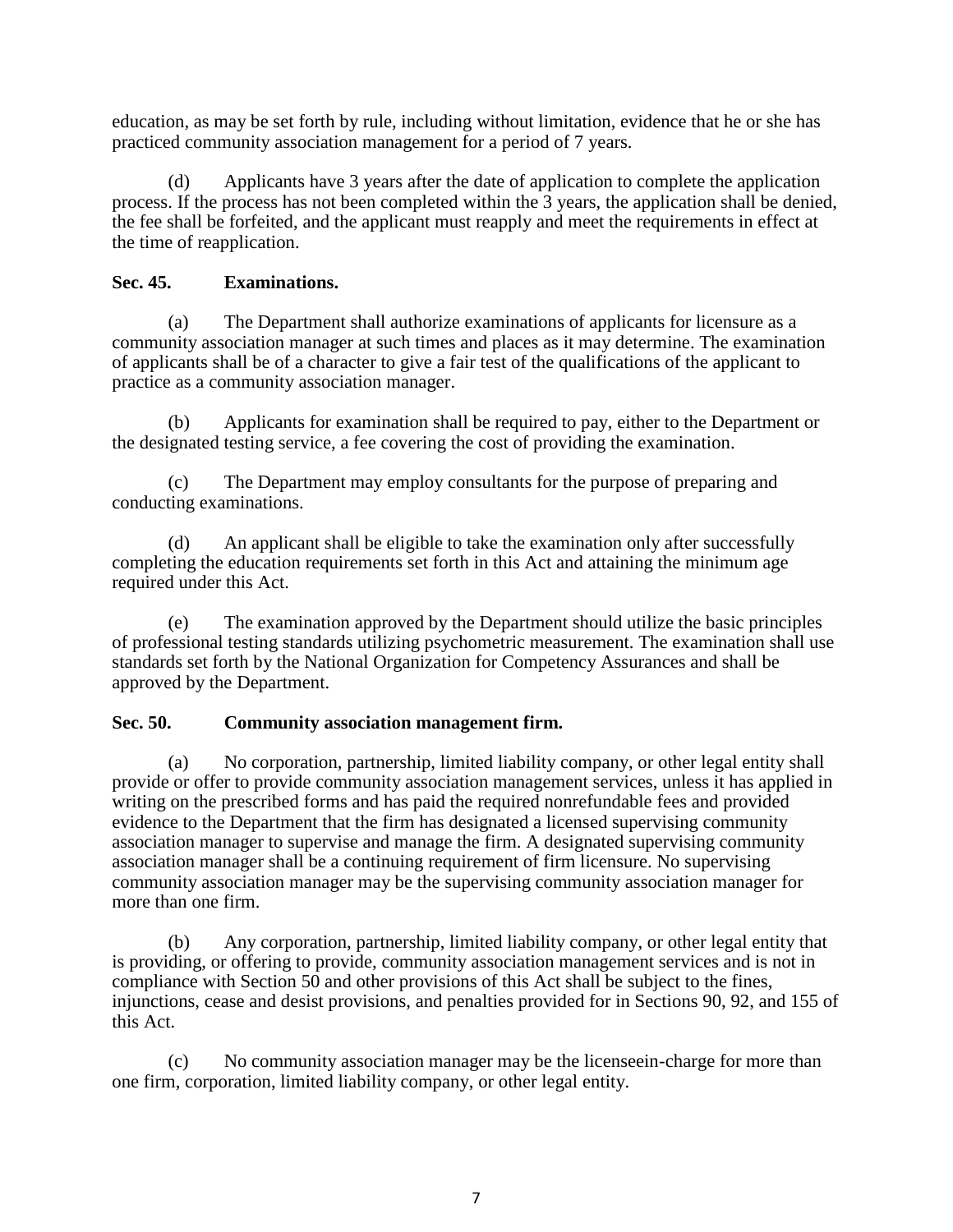#### **Sec. 55. Fidelity insurance; segregation of accounts.**

(a) The supervising community association manager or the community association management firm with which he or she is employed shall not have access to and disburse community association funds unless each of the following conditions occur:

(1) There is fidelity insurance in place to insure against loss for theft of community association funds.

(2) The fidelity insurance is not less than all moneys under the control of the supervising community association manager or the employing community association management firm for the association.

(3) The fidelity insurance covers the community association manager, supervising community association manager, and all partners, officers, and employees of the community association management firm during the term of the insurance coverage, which shall be at least for the same term as the service agreement between the community association management firm or supervising community association manager as well as the community association officers, directors, and employees.

(4) The insurance company issuing the fidelity insurance may not cancel or refuse to renew the bond without giving at least 10 days' prior written notice.

(5) Unless an agreement between the community association and the supervising community association manager or the community association management firm provides to the contrary, a community association may secure and pay for the fidelity insurance required by this Section. The supervising community association manager or the community association management firm must be named as additional insured parties on the community association policy.

(b) A community association management firm that provides community association management services for more than one community association shall maintain separate, segregated accounts for each community association or, with the consent of the community association, combine the accounts of one or more community associations, but in that event, separately account for the funds of each community association. The funds shall not, in any event, be commingled with the supervising community association manager's or community association management firm's funds. The maintenance of such accounts shall be custodial, and such accounts shall be in the name of the respective community association or community association manager or Community Association Management Agency as the agent for the association.

(c) The supervising community association manager or community association management firm shall obtain the appropriate general liability and errors and omissions insurance, as determined by the Department, to cover any losses or claims against the supervising community association manager or the community association management firm.

(d) The Department shall have authority to promulgate additional rules regarding insurance, fidelity insurance and all accounts maintained and to be maintained by a supervising community association manager or community association management firm.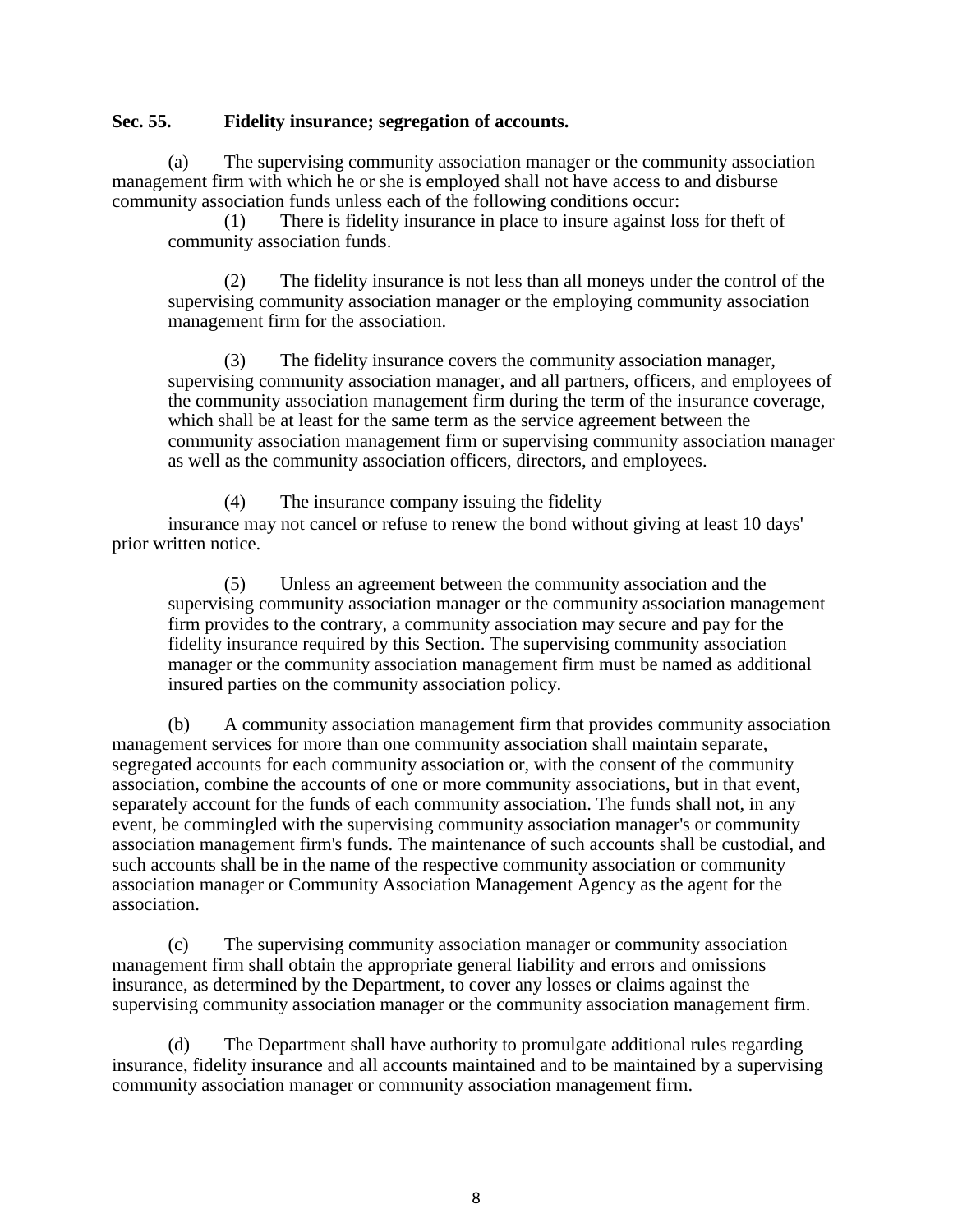#### **Sec. 60. Licenses; renewals; restoration; person in military service.**

(a) The expiration date and renewal period for each license issued under this Act shall be set by rule. The Department may promulgate rules requiring continuing education and set all necessary requirements for such, including but not limited to fees, approved coursework, number of hours, and waivers of continuing education.

(b) Any licensee who has permitted his, her, or its license to expire may have the license restored by making application to the Department and filing proof acceptable to the Department of fitness to have his, her, or its license restored, by which may include sworn evidence certifying to active practice in another jurisdiction satisfactory to the Department, complying with any continuing education requirements, and paying the required restoration fee.

(c) If the person has not maintained an active practice in another jurisdiction satisfactory to the Department, the Department shall determine, by an evaluation program established by rule, the person's fitness to resume active status and may require the person to complete a period of evaluated clinical experience and successful completion of a practical examination. However, any person whose license expired while (i) in federal service on active duty with the Armed Forces of the United States or called into service or training with the State Militia or (ii) in training or education under the supervision of the United States preliminary to induction into the military service may have his or her license renewed or restored without paying any lapsed renewal fees if, within 2 years after honorable termination of the service, training or education, except under condition other than honorable, he or she furnishes the Department with satisfactory evidence to the effect that he or she has been so engaged and that the service, training, or education has been so terminated.

(d) A community association manager, community association management firm or supervising community association manager who notifies the Department, in writing on forms prescribed by the Department, may place his, her, or its license on inactive status and shall be excused from the payment of renewal fees until the person notifies the Department in writing of the intention to resume active practice.

(e) A community association manager, community association management firm, or supervising community association manager requesting his, her, or its license be changed from inactive to active status shall be required to pay the current renewal fee and shall also demonstrate compliance with the continuing education requirements.

(f) Any licensee with a nonrenewed or on inactive license status shall not provide community association management services as set forth in this Act.

(g) Any person violating subsection (f) of this Section shall be considered to be practicing without a license and will be subject to the disciplinary provisions of this Act.

# **Sec. 65. Fees; Community Association Manager Licensing and Disciplinary Fund.**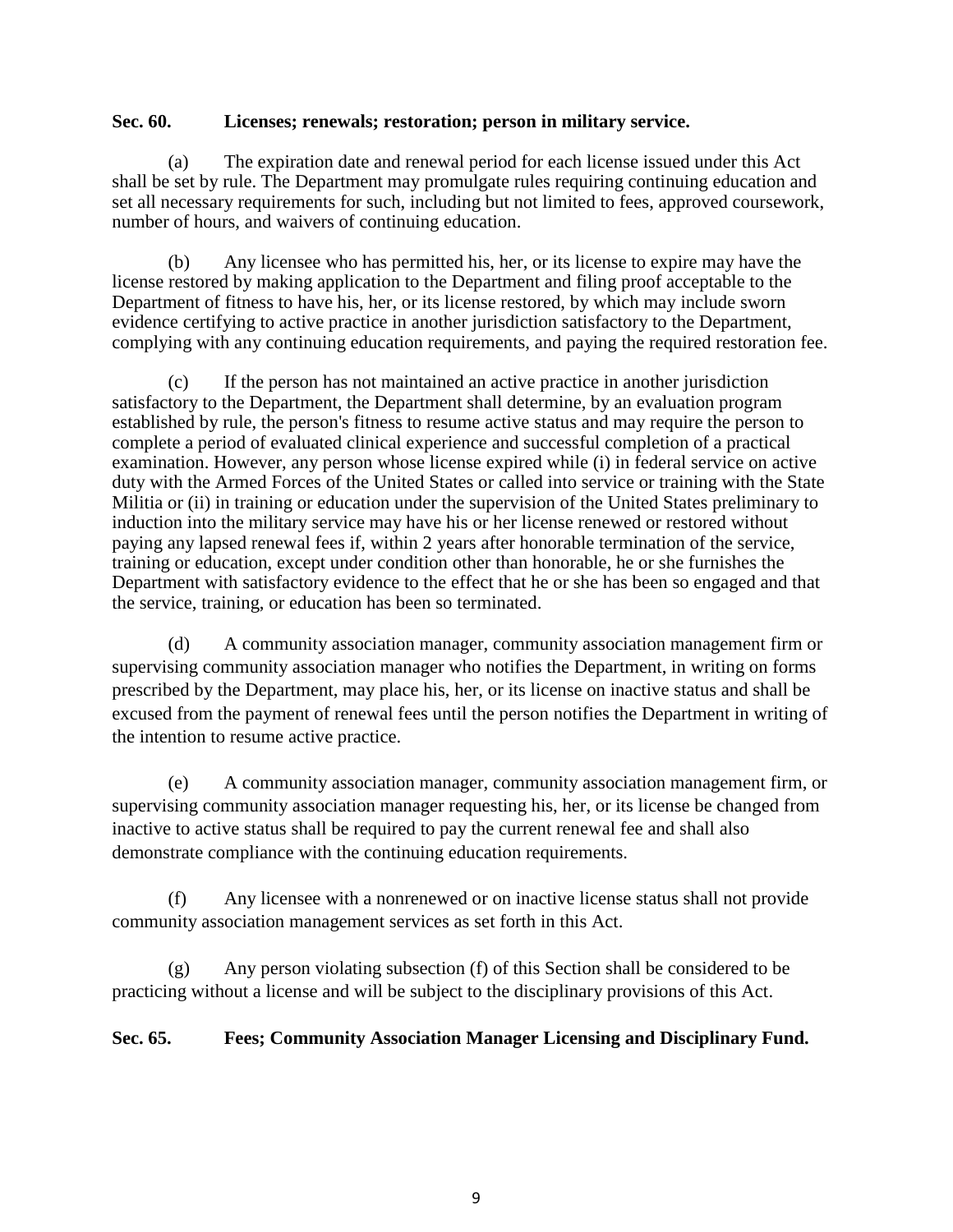(a) The fees for the administration and enforcement of this Act, including, but not limited to, initial licensure, renewal, and restoration, shall be set by rule of the Department. The fees shall be nonrefundable.

(b) In addition to the application fee, applicants for the examination are required to pay, either to the Department or the designated testing service, a fee covering the cost of determining an applicant's eligibility and providing the examination. Failure to appear for the examination on the scheduled date, at the time and place specified, after the applicant's application and fee for examination have been received and acknowledged by the Department or the designated testing service, shall result in the forfeiture of the fee.

(c) All fees, fines, penalties, or other monies received or collected pursuant to this Act shall be deposited in the Community Association Manager Licensing and Disciplinary Fund.

# **Sec. 70. Penalty for insufficient funds; payments.**

Any person who delivers a check or other payment to the Department that is returned to the Department unpaid by the financial institution upon which it is drawn shall pay to the Department, in addition to the amount already owed to the Department, a fine of \$50. The Department shall notify the person that payment of fees and fines shall be paid to the Department by certified check or money order within 30 calendar days after notification. If, after the expiration of 30 days from the date of the notification, the person has failed to submit the necessary remittance, the Department shall automatically terminate the license or deny the application, without hearing. If, after termination or denial, the person seeks a license, he, she, or it shall apply to the Department for restoration or issuance of the license and pay all fees and fines due to the Department. The Department may establish a fee for the processing of an application for restoration of a license to pay all expenses of processing this application. The Secretary may waive the fines due under this Section in individual cases where the Secretary finds that the fines would be unreasonable or unnecessarily burdensome.

# **Sec. 75. Endorsement.**

The Department may issue a community association manager or supervising community association manager license, without the required examination, to an applicant licensed under the laws of another state if the requirements for licensure in that state are, on the date of licensure, substantially equal to the requirements of this Act or to a person who, at the time of his or her application for licensure, possessed individual qualifications that were substantially equivalent to the requirements then in force in this State. An applicant under this Section shall pay all of the required fees.

Applicants have 3 years from the date of application to complete the application process. If the process has not been completed within the 3 years, the application shall be denied, the fee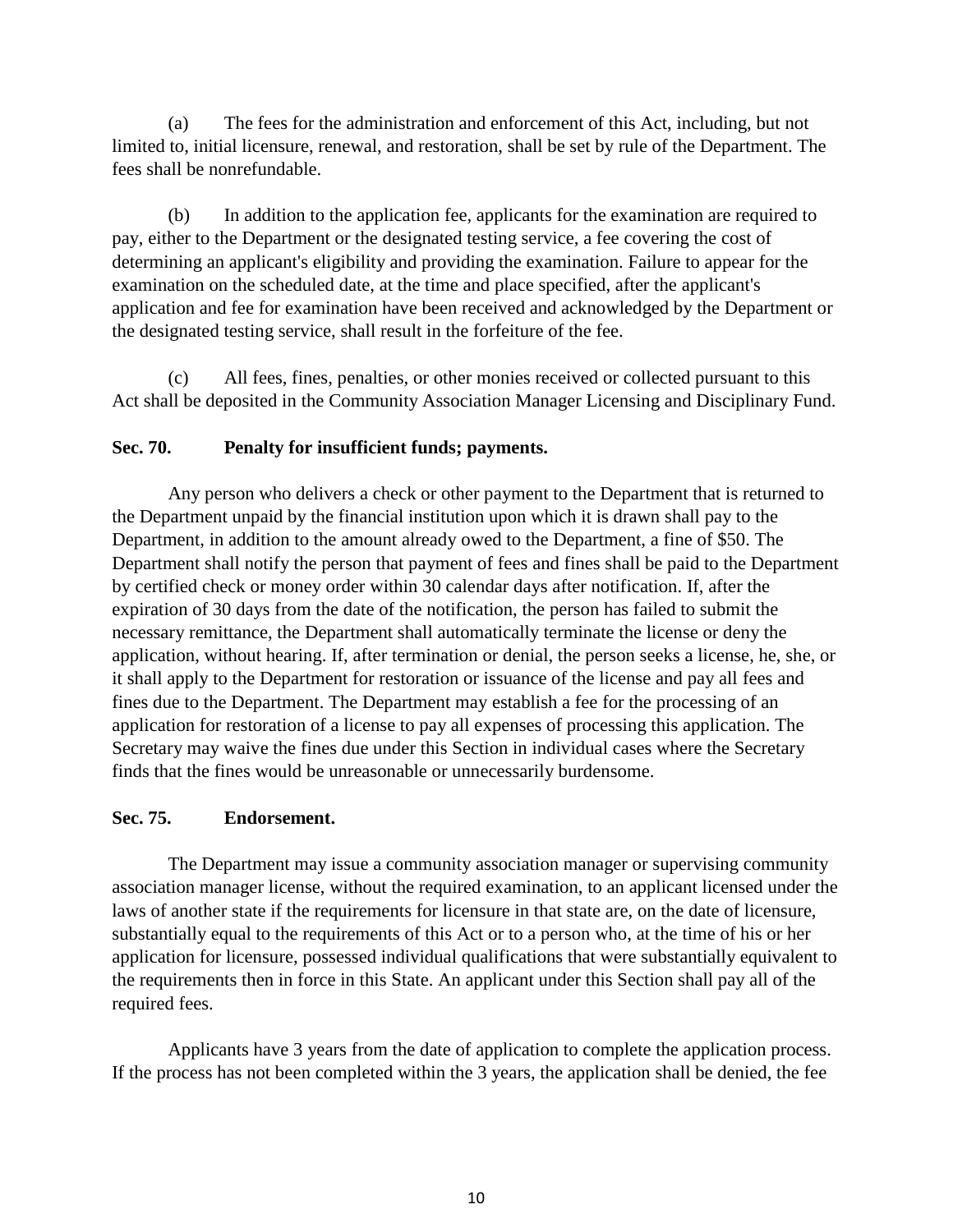shall be forfeited, and the applicant must reapply and meet the requirements in effect at the time of reapplication. (Source: P.A. 98-365, eff. 1-1-14.)

# **Sec. 80. Roster.**

The Department shall maintain a roster of names and addresses of all persons who hold valid licenses and all persons whose licenses have been suspended, revoked or otherwise disciplined. This roster shall be available upon request and payment of the required fee as determined by the Department.

# **Sec. 85. Grounds for discipline; refusal, revocation, or suspension.**

(a) The Department may refuse to issue or renew a license, or may place on probation, reprimand, suspend, or revoke any license, or take any other disciplinary or nondisciplinary action as the Department may deem proper and impose a fine not to exceed \$10,000 for each violation upon any licensee or applicant under this Act or any person or entity who holds himself, herself, or itself out as an applicant or licensee for any one or combination of the following causes:

- (1) Material misstatement in furnishing information to the Department.
- (2) Violations of this Act or its rules.

(3) Conviction of or entry of a plea of guilty or plea of nolo contendere to a felony or a misdemeanor under the laws of the United States, any state, or any other jurisdiction or entry of an administrative sanction by a government agency in this State or any other jurisdiction. Action taken under this paragraph (3) for a misdemeanor or an administrative sanction is limited to a misdemeanor or administrative sanction that has as an essential element dishonesty or fraud, that involves larceny, embezzlement, or obtaining money, property, or credit by false pretenses or by means of a confidence game, or that is directly related to the practice of the profession.

(4) Making any misrepresentation for the purpose of obtaining a license or violating any provision of this Act or its rules.

- (5) Professional incompetence.
- (6) Gross negligence.

(7) Aiding or assisting another person in violating any provision of this Act or its rules.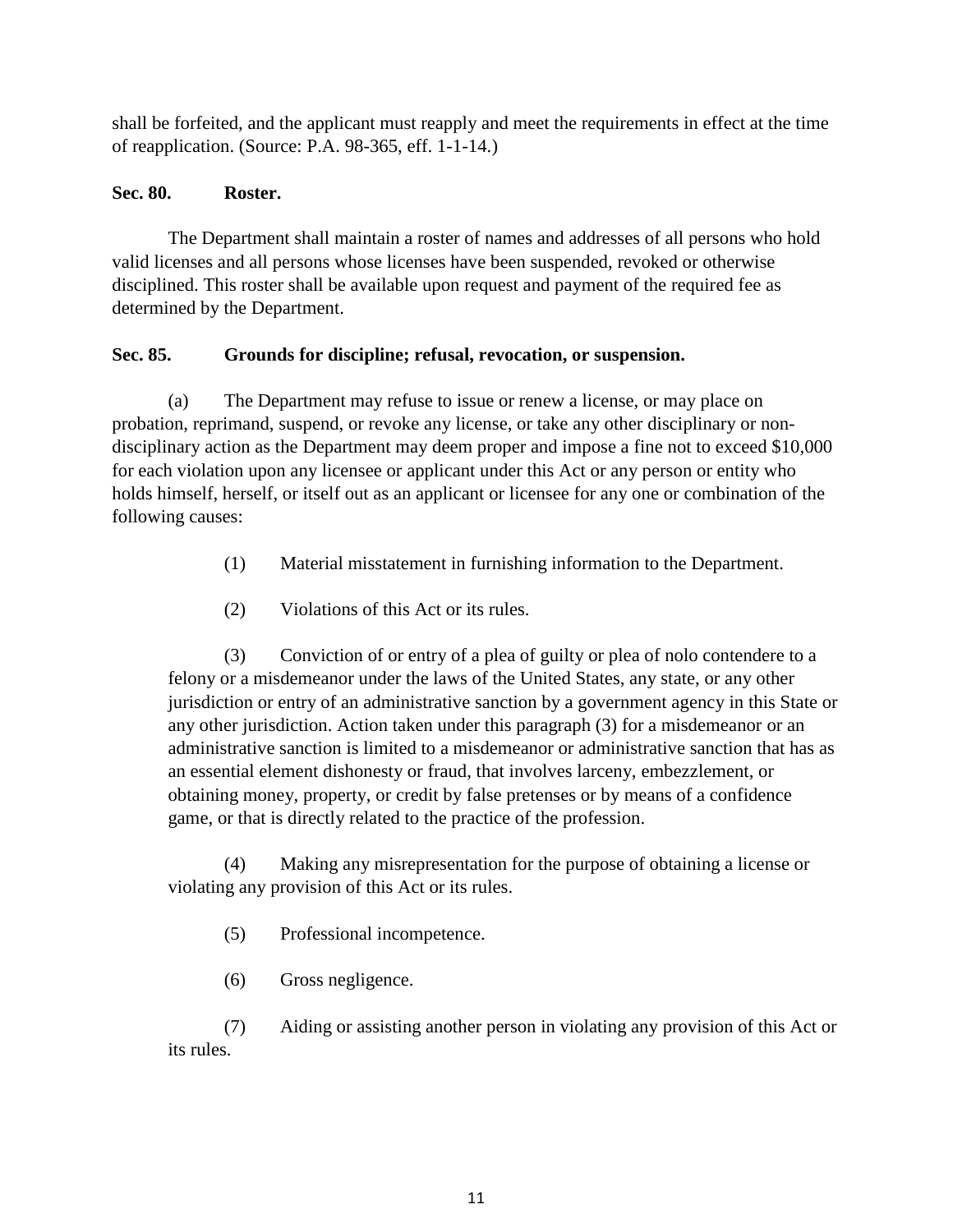(8) Failing, within 30 days, to provide information in response to a request made by the Department.

(9) Engaging in dishonorable, unethical, or unprofessional conduct of a character likely to deceive, defraud or harm the public as defined by the rules of the Department, or violating the rules of professional conduct adopted by the Department.

(10) Habitual or excessive use or addiction to alcohol, narcotics, stimulants, or any other chemical agent or drug that results in the inability to practice with reasonable judgment, skill, or safety.

(11) Having been disciplined by another state, the District of Columbia, a territory, a foreign nation, or a governmental agency authorized to impose discipline if at least one of the grounds for the discipline is the same or substantially equivalent of one of the grounds for which a licensee may be disciplined under this Act. A certified copy of the record of the action by the other state or jurisdiction shall be prima facie evidence thereof.

(12) Directly or indirectly giving to or receiving from any person, firm, corporation, partnership or association any fee, commission, rebate, or other form of compensation for any professional services not actually or personally rendered.

(13) A finding by the Department that the licensee, after having his, her, or its license placed on probationary status, has violated the terms of probation.

(14) Willfully making or filing false records or reports relating to a licensee's practice, including but not limited to false records filed with any State or federal agencies or departments.

(15) Being named as a perpetrator in an indicated

report by the Department of Children and Family Services under the Abused and Neglected Child Reporting Act and upon proof by clear and convincing evidence that the licensee has caused a child to be an abused child or neglected child as defined in the Abused and Neglected Child Reporting Act.

(16) Physical illness or mental illness or impairment, including, but not limited to, deterioration through the aging process or loss of motor skill that results in the inability to practice the profession with reasonable judgment, skill, or safety.

(17) Solicitation of professional services by using false or misleading advertising.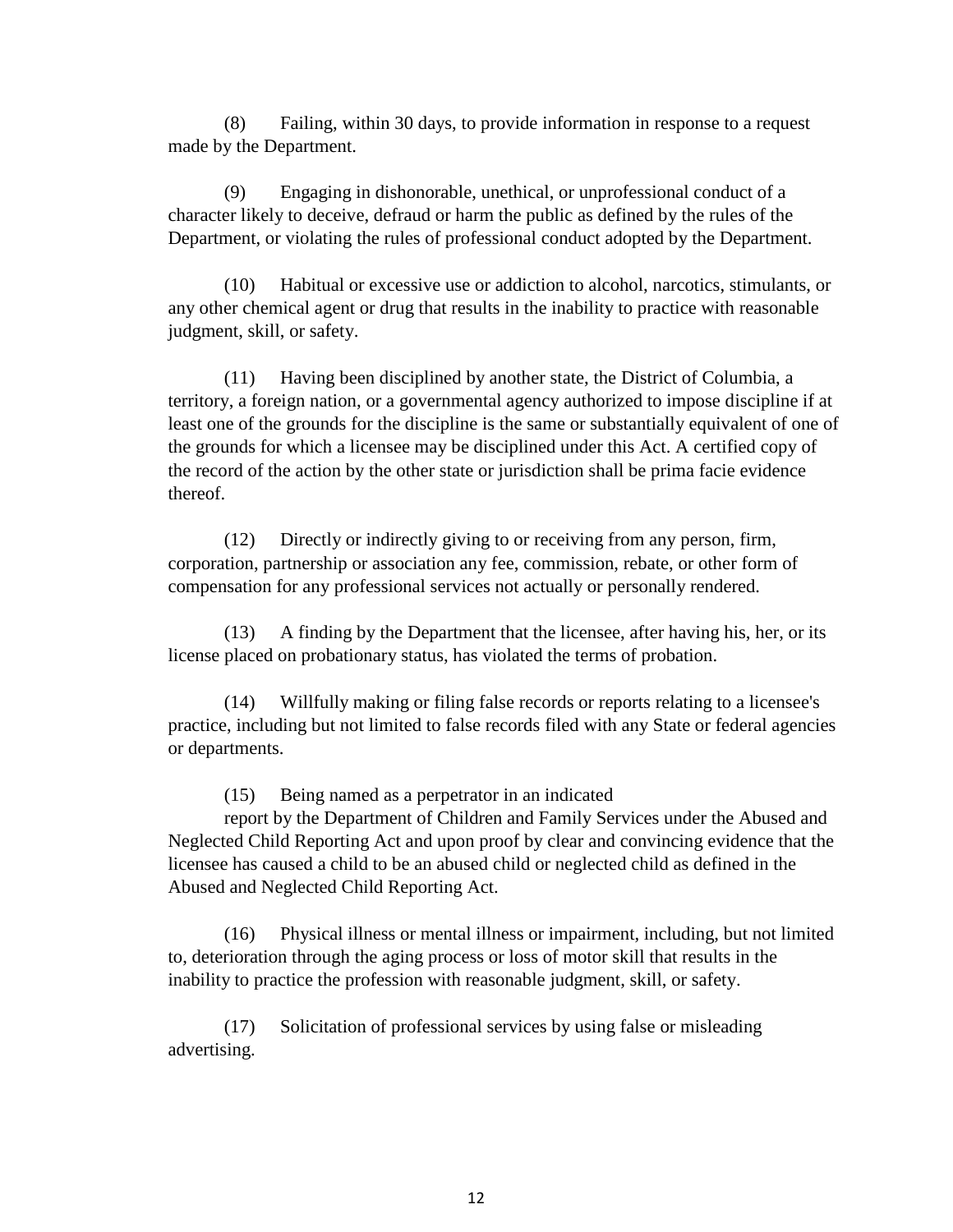(18) A finding that licensure has been applied for or obtained by fraudulent means.

(19) Practicing or attempting to practice under a name other than the full name as shown on the license or any other legally authorized name.

(20) Gross overcharging for professional services including, but not limited to, (i) collection of fees or moneys for services that are not rendered; and (ii) charging for services that are not in accordance with the contract between the licensee and the community association.

(21) Improper commingling of personal and client funds in violation of this Act or any rules promulgated thereto.

(22) Failing to account for or remit any moneys or documents coming into the licensee's possession that belong to another person or entity.

(23) Giving differential treatment to a person that is to that person's detriment because of race, color, creed, sex, religion, or national origin.

(24) Performing and charging for services without reasonable authorization to do so from the person or entity for whom service is being provided.

(25) Failing to make available to the Department, upon request, any books, records, or forms required by this Act.

(26) Purporting to be a supervising community association manager of a firm without active participation in the firm.

(27) Failing to make available to the Department at the time of the request any indicia of licensure or registration issued under this Act.

(28) Failing to maintain and deposit funds belonging to a community association in accordance with subsection (b) of Section 55 of this Act.

(29) Violating the terms of a disciplinary order issued by the Department.

(b) In accordance with subdivision (a)(5) of Section 210515 of the Department of Professional Regulation Law of the Civil Administrative Code of Illinois (20 ILCS 2105/2105- 15), the Department shall deny a license or renewal authorized by this Act to a person who has defaulted on an educational loan or scholarship provided or guaranteed by the Illinois Student Assistance Commission or any governmental agency of this State.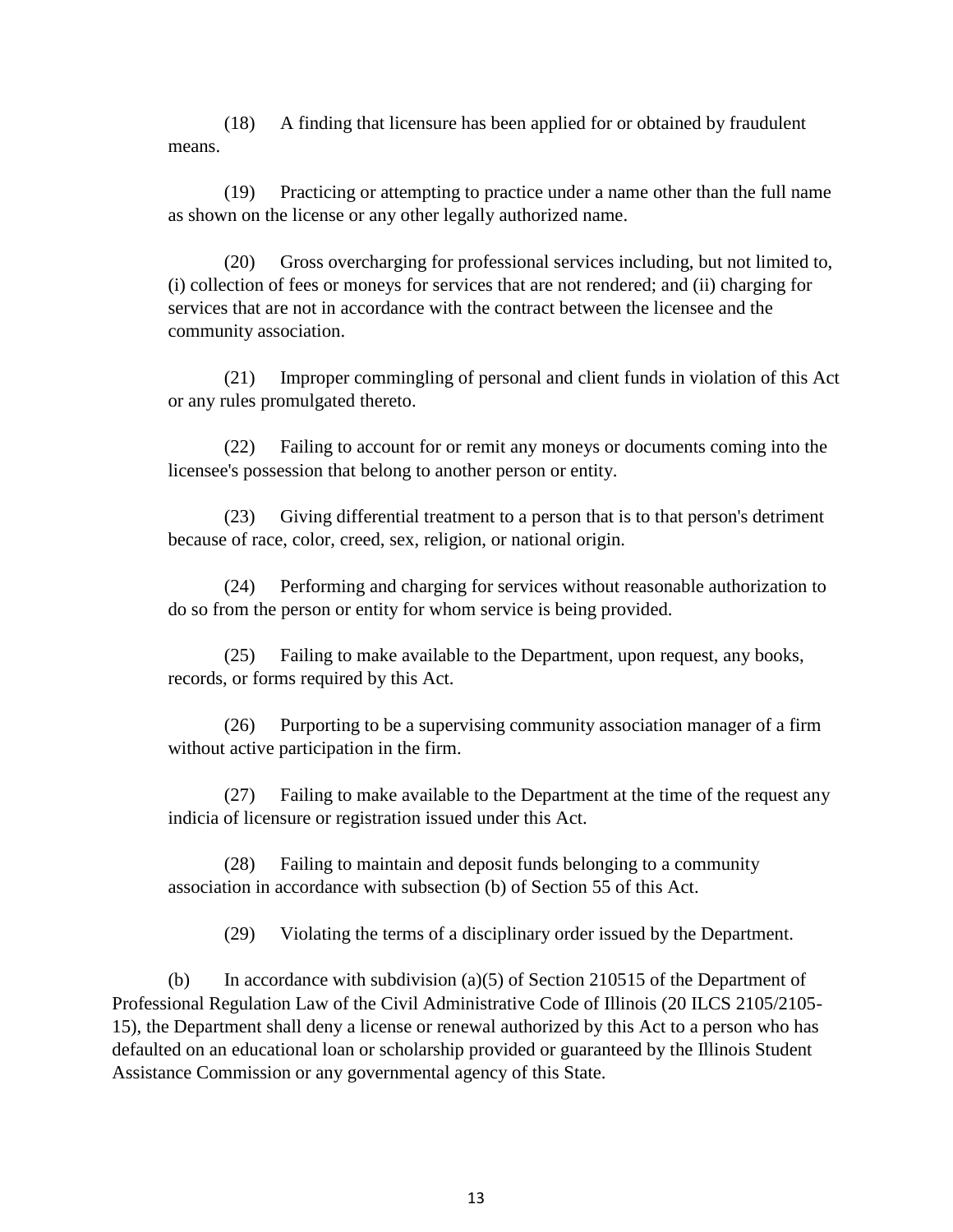(c) The determination by a circuit court that a licensee is subject to involuntary admission or judicial admission, as provided in the Mental Health and Developmental Disabilities Code, operates as an automatic suspension. The suspension will terminate only upon a finding by a court that the patient is no longer subject to involuntary admission or judicial admission and the issuance of an order so finding and discharging the patient, and upon the recommendation of the Board to the Secretary that the licensee be allowed to resume his or her practice as a licensed community association manager.

(d) In accordance with subsection (g) of Section 2105-15 of the Department of Professional Regulation Law of the Civil Administrative Code of Illinois (20 ILCS 2105/2105- 15), the Department may refuse to issue or renew or may suspend the license of any person who fails to file a return, to pay the tax, penalty, or interest shown in a filed return, or to pay any final assessment of tax, penalty, or interest, as required by any tax Act administered by the Department of Revenue, until such time as the requirements of that tax Act are satisfied.

(e) In accordance with subdivision (a)(5) of Section 210515 of the Department of Professional Regulation Law of the Civil Administrative Code of Illinois (20 ILCS 2105/2105- 15) and in cases where the Department of Healthcare and Family Services (formerly Department of Public Aid) has previously determined that a licensee or a potential licensee is more than 30 days delinquent in the payment of child support and has subsequently certified the delinquency to the Department may refuse to issue or renew or may revoke or suspend that person's license or may take other disciplinary action against that person based solely upon the certification of delinquency made by the Department of Healthcare and Family Services.

(f) In enforcing this Section, the Department or Board upon a showing of a possible violation may compel a licensee or an individual licensed to practice under this Act, or who has applied for licensure under this Act, to submit to a mental or physical examination, or both, as required by and at the expense of the Department. The Department or Board may order the examining physician to present testimony concerning the mental or physical examination of the licensee or applicant. No information shall be excluded by reason of any common law or statutory privilege relating to communications between the licensee or applicant and the examining physician. The examining physicians shall be specifically designated by the Board or Department. The individual to be examined may have, at his or her own expense, another physician of his or her choice present during all aspects of this examination. Failure of an individual to submit to a mental or physical examination, when directed, shall be grounds for suspension of his or her license or denial of his or her application or renewal until the individual submits to the examination if the Department finds, after notice and hearing, that the refusal to submit to the examination was without reasonable cause.

If the Department or Board finds an individual unable to practice because of the reasons set forth in this Section, the Department or Board may require that individual to submit to care, counseling, or treatment by physicians approved or designated by the Department or Board, as a condition, term, or restriction for continued, reinstated, or renewed licensure to practice; or, in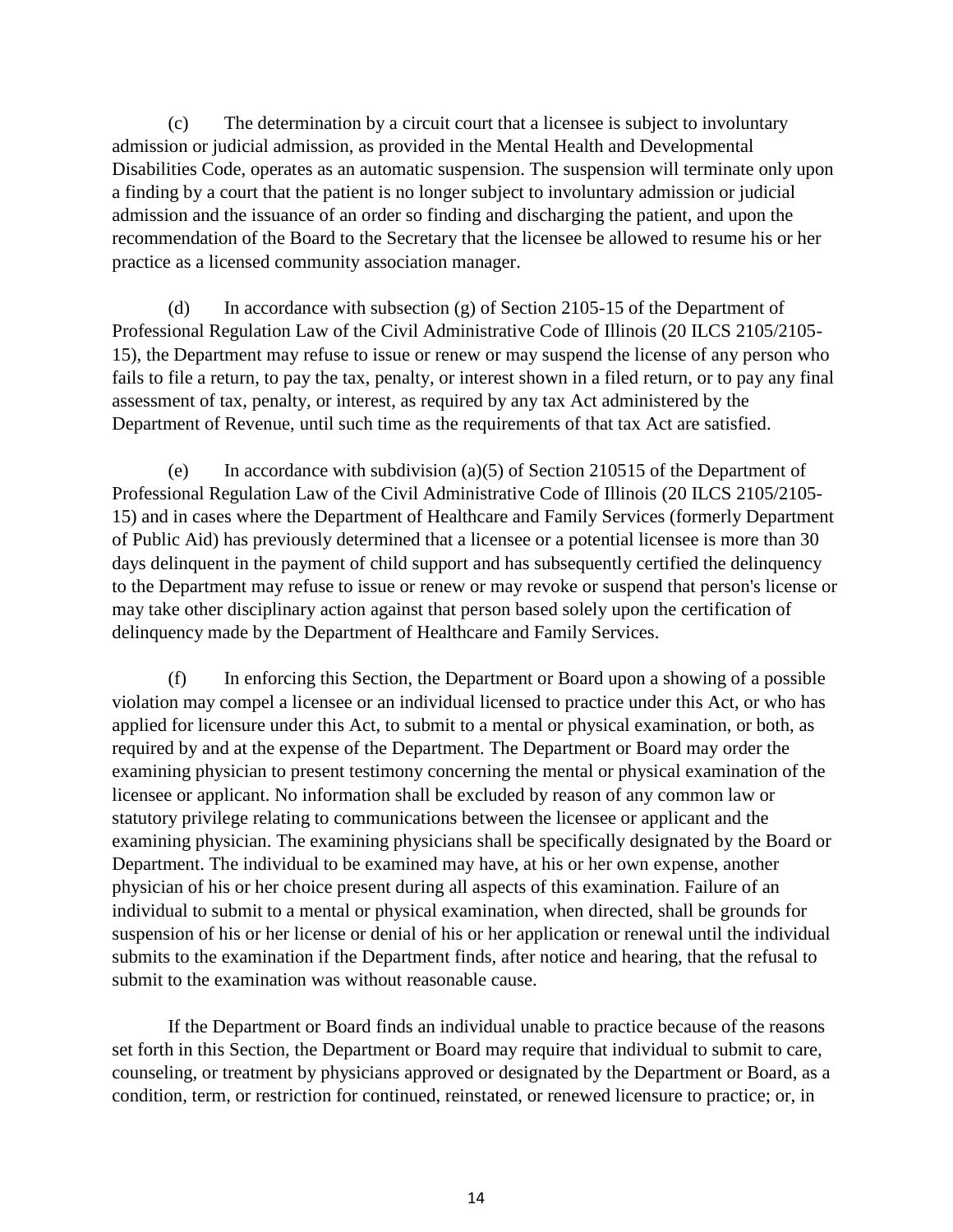lieu of care, counseling, or treatment, the Department may file, or the Board may recommend to the Department to file, a complaint to immediately suspend, revoke, deny, or otherwise discipline the license of the individual. An individual whose license was granted, continued, reinstated, renewed, disciplined or supervised subject to such terms, conditions, or restrictions, and who fails to comply with such terms, conditions, or restrictions, shall be referred to the Secretary for a determination as to whether the individual shall have his or her license suspended immediately, pending a hearing by the Department.

In instances in which the Secretary immediately suspends a person's license under this Section, a hearing on that person's license must be convened by the Department within 30 days after the suspension and completed without appreciable delay. The Department and Board shall have the authority to review the subject individual's record of treatment and counseling regarding the impairment to the extent permitted by applicable federal statutes and regulations safeguarding the confidentiality of medical records.

An individual licensed under this Act and affected under this Section shall be afforded an opportunity to demonstrate to the Department or Board that he or she can resume practice in compliance with acceptable and prevailing standards under the provisions of his or her license.

# **Sec. 87. Suspension of license for failure to pay restitution.**

The Department, without further process or hearing, shall suspend the license or other authorization to practice of any person issued under this Act who has been certified by court order as not having paid restitution to a person under Section 8A-3.5 of the Illinois Public Aid Code or under Section 17-10.5 or 46-1 of the Criminal Code of 1961 or the Criminal Code of 2012. A person whose license or other authorization to practice is suspended under this Section is prohibited from engaging in the practice of community association management until the restitution is made in full.

## **Sec. 90. Violations; injunctions; cease and desist orders.**

(a) If any person violates a provision of this Act, the Secretary may, in the name of the People of the State of Illinois, through the Attorney General of the State of Illinois, petition for an order enjoining the violation or for an order enforcing compliance with this Act. Upon the filing of a verified petition in court, the court may issue a temporary restraining order, without notice or bond, and may preliminarily and permanently enjoin the violation. If it is established that the person has violated or is violating the injunction, the Court may punish the offender for contempt of court. Proceedings under this Section are in addition to, and not in lieu of, all other remedies and penalties provided by this Act.

(b) If any person, entity or other business may provide community association management services or provide services as community association manager to any community association in this State without having a valid license under this Act, then any licensee, any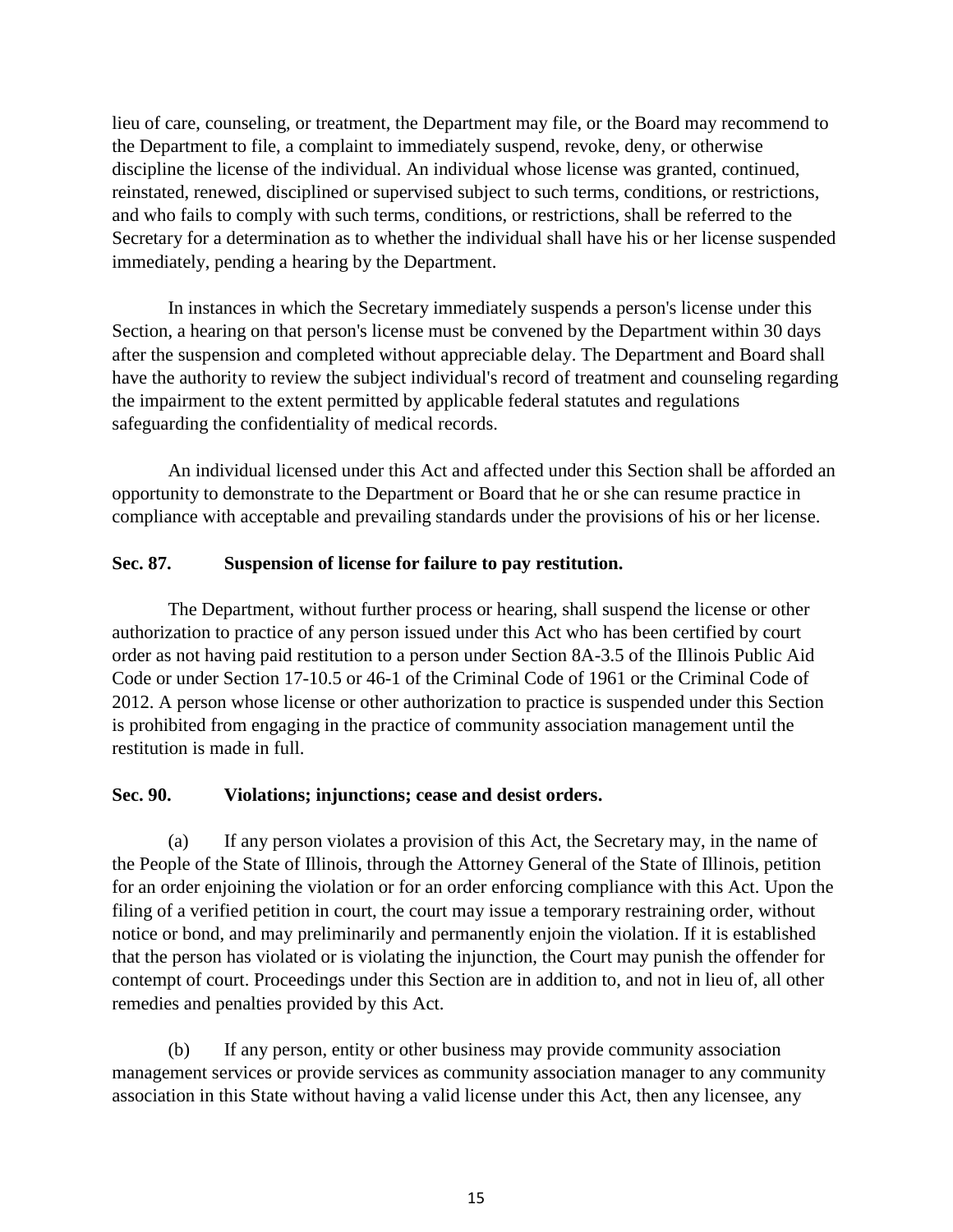interested party or any person injured thereby may, in addition to the Secretary, petition for relief as provided in subsection (a) of this Section.

(c) Whenever in the opinion of the Department any person, entity or other business violates any provision of this Act, the Department may issue a rule to show cause why an order to cease and desist should not be entered against such person, firm or other entity. The rule shall clearly set forth the grounds relied upon by the Department and shall provide a period of at least 7 days from the date of the rule to file an answer to the satisfaction of the Department. If the person, firm or other entity fails to file an answer satisfactory to the Department, the matter shall be considered as a default and the Department may cause an order to cease and desist to be issued immediately.

# **Sec. 92. Unlicensed practice; violation; civil penalty.**

(a) Any person, entity or other business who practices, offers to practice, attempts to practice, or holds himself, herself or itself out to practice as a community association manager or community association management firm or provide services as a community association manager or community association management firm to any community association in this State without being licensed under this Act shall, in addition to any other penalty provided by law, pay a civil penalty to the Department in an amount not to exceed \$10,000 for each offense, as determined by the Department. The civil penalty shall be assessed by the Department after a hearing is held in accordance with the provisions set forth in this Act regarding the provision of a hearing for the discipline of a licensee.

(b) The Department may investigate any and all unlicensed activity.

(c) The civil penalty shall be paid within 60 days after the effective date of the order imposing the civil penalty. The order shall constitute a judgment and may be filed and execution had thereon in the same manner as any judgment from any court of record.

# **Sec. 95. Investigation; notice and hearing.**

The Department may investigate the actions or qualifications of a person, entity or other business holding or claiming to hold a license. Before suspending, revoking, placing on probationary status, or taking any other disciplinary action as the Department may deem proper with regard to any license, at least 30 days before the date set for the hearing, the Department shall (i) notify the accused in writing of any charges made and the time and place for a hearing on the charges before the Board, (ii) direct the individual or entity to file a written answer to the charges with the Board under oath within 20 days after the service on him or her of such notice, and (iii) inform the person, entity or other business that if the person, entity, or other business fails to file an answer, default will be taken against such person, entity, or other business and the license of such person, entity, or other business may be suspended, revoked, placed on probationary status, or other disciplinary action taken with regard to the license, including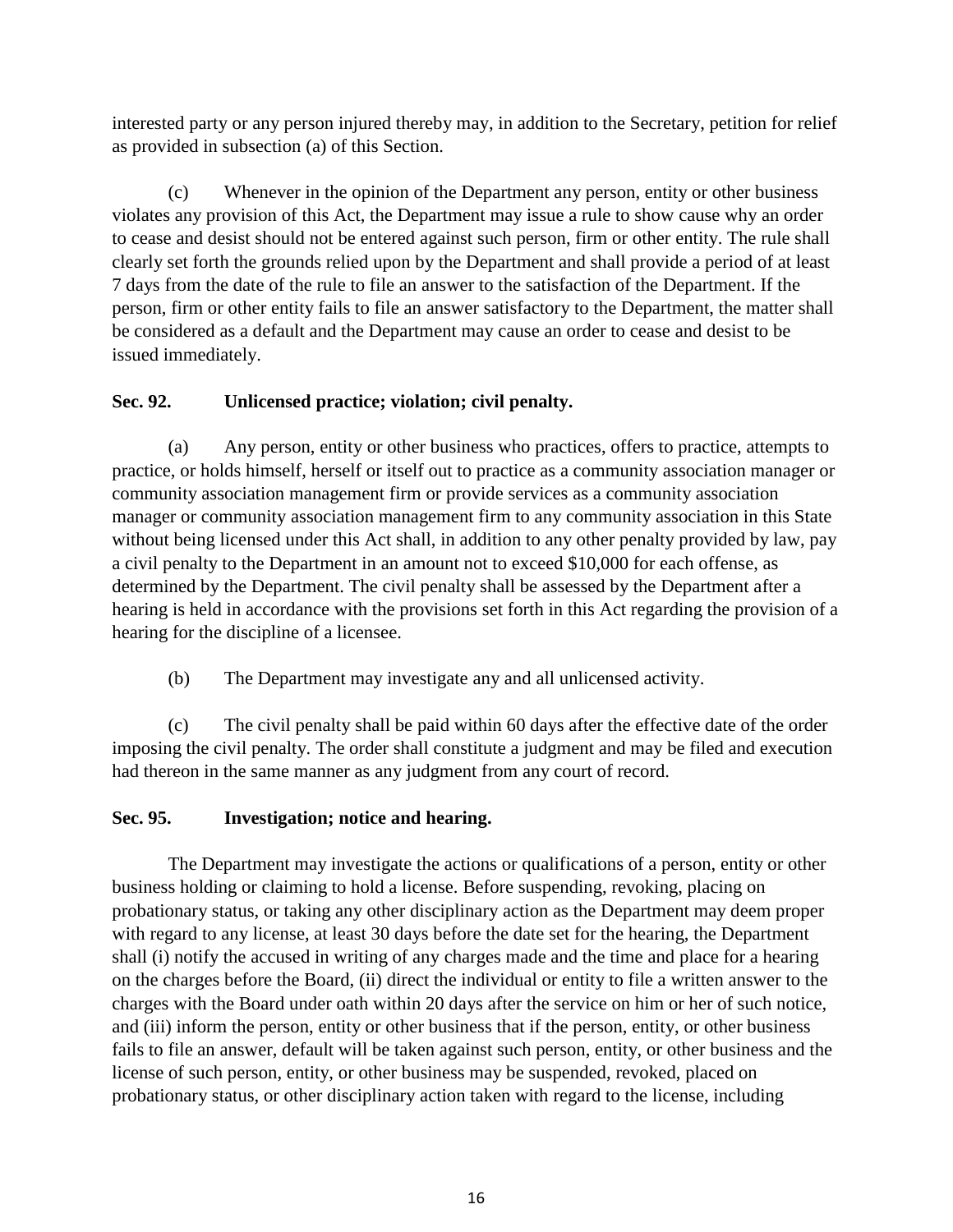limiting the scope, nature, or extent of his or her practice, as the Department may deem proper. Written notice may be served by personal delivery or by registered or certified mail to the applicant or licensee at his or her last address of record with the Department. In case the person fails to file an answer after receiving notice, his or her license may, in the discretion of the Department, be suspended, revoked, or placed on probationary status, or the Department may take whatever disciplinary action deemed proper, including limiting the scope, nature, or extent of the person's practice or the imposition of a fine, without a hearing, if the act or acts charged constitute sufficient grounds for such action under this Act. The written answer shall be served by personal delivery, certified delivery, or certified or registered mail to the Department. At the time and place fixed in the notice, the Department shall proceed to hear the charges and the parties or their counsel shall be accorded ample opportunity to present such statements, testimony, evidence, and argument as may be pertinent to the charges or to the defense thereto. The Department may continue such hearing from time to time. At the discretion of the Secretary after having first received the recommendation of the Board, the accused person's license may be suspended or revoked, if the evidence constitutes sufficient grounds for such action under this Act.

# **Sec. 100. Record of proceeding.**

The Department, at its expense, shall preserve a record of all proceedings at the formal hearing of any case involving the refusal to restore, issue or renew a license, or the discipline of a licensee. The notice of hearing, complaint and all other documents in the nature of pleadings and written motions filed in the proceedings, the transcript of testimony, the report of the Board and the orders of the Department shall be the record of the proceedings.

## **Sec. 105. Subpoenas; oaths; attendance of witnesses.**

The Department has the power to subpoena documents, books, records, or other materials and to bring before it any person and to take testimony either orally, by deposition, by written interrogatory, or any combination thereof, with the same fees and mileage and in the same manner as prescribed in civil cases in the courts of this State.

The Secretary, the designated hearing officer, and every member of the Board has the power to administer oaths to witnesses at any hearing that the Department is authorized to conduct and any other oaths authorized in any Act administered by the Department.

Any circuit court may, upon application of the Department or its designee, or of the applicant or licensee against whom proceedings under this Act are pending, enter an order requiring the attendance of witnesses and their testimony, and the production of documents, papers, files, books, records or testimony in connection with any hearing or investigation. The court may compel obedience to its order by proceedings for contempt.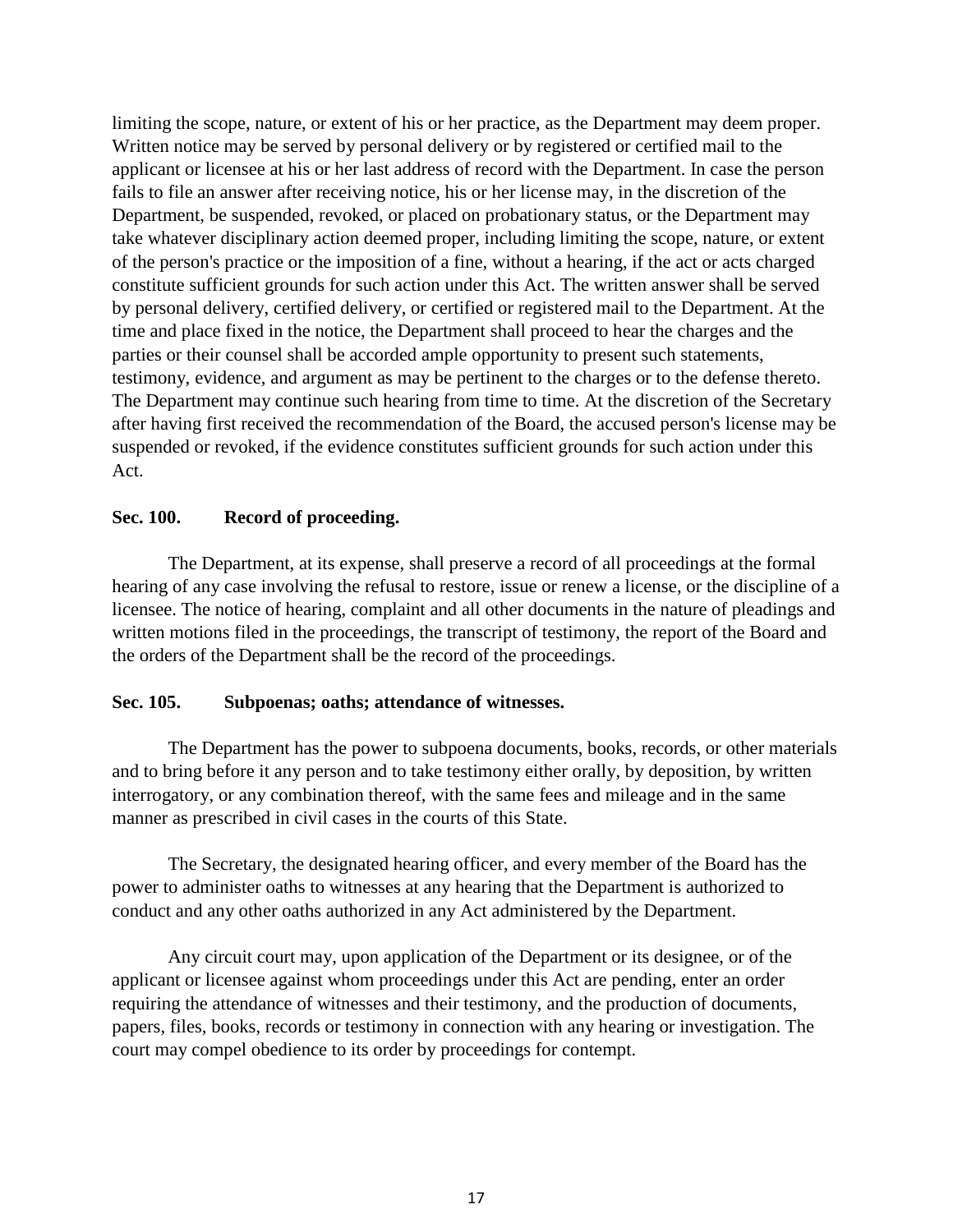## **Sec. 110. Recommendations for disciplinary action.**

At the conclusion of the hearing, the Board shall present to the Secretary a written report of its findings and recommendations. The report shall contain a finding whether or not the accused person violated this Act or failed to comply with the conditions required in this Act. The Board shall specify the nature of the violation or failure to comply, and shall make its recommendations to the Secretary.

The report of findings and recommendations of the Board shall be the basis for the Department's order for refusal or for the granting of a license, or for any disciplinary action, unless the Secretary shall determine that the Board's report is contrary to the manifest weight of the evidence, in which case the Secretary may issue an order in contravention of the Board's report. The finding is not admissible in evidence against the person in a criminal prosecution brought for the violation of this Act, but the hearing and finding are not a bar to a criminal prosecution brought for the violation of this Act.

# **Sec. 115. Rehearing.**

In any hearing involving disciplinary action against a licensee, a copy of the Board's report shall be served upon the respondent by the Department, either personally or as provided in this Act for the service of the notice of hearing. Within 20 calendar days after service, the respondent may present to the Department a motion in writing for a rehearing that shall specify the particular grounds for rehearing. If no motion for rehearing is filed, then upon the expiration of the time specified for filing a motion, or if a motion for rehearing is denied, then upon denial, the Secretary may enter an order in accordance with recommendations of the Board, except as provided in this Act. If the respondent orders from the reporting service, and pays for, a transcript of the record within the time for filing a motion for rehearing, the 20 calendar day period within which a motion may be filed shall commence upon the delivery of the transcript to the respondent.

## **Sec. 120. Appointment of a hearing officer.**

The Secretary has the authority to appoint any attorney duly licensed to practice law in the State of Illinois to serve as the hearing officer in any action for refusal to issue or renew a license, or to discipline a licensee. The hearing officer has full authority to conduct the hearing. The hearing officer shall report his findings and recommendations to the Board and the Secretary. The Board has 60 calendar days from receipt of the report to review the report of the hearing officer and present its findings of fact, conclusions of law and recommendations to the Secretary.

If the Board fails to present its report within the 60 calendar day period, the respondent may request in writing a direct appeal to the Secretary, in which case the Secretary shall, within 7 calendar days after the request, issue an order directing the Board to issue its findings of fact,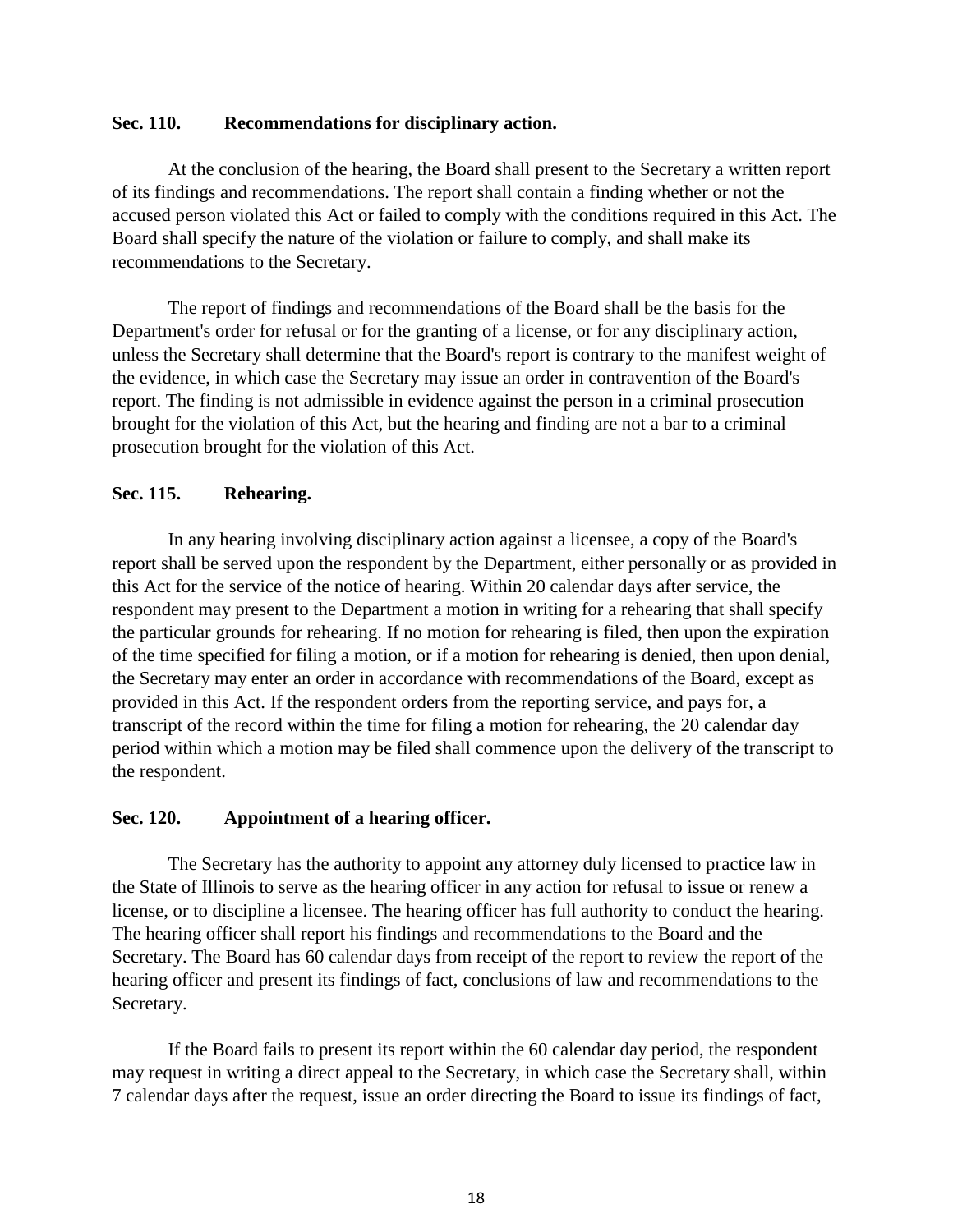conclusions of law, and recommendations to the Secretary within 30 calendar days after such order.

If the Board fails to issue its findings of fact, conclusions of law, and recommendations within that time frame to the Secretary after the entry of such order, the Secretary shall, within 30 calendar days thereafter, issue an order based upon the report of the hearing officer and the record of the proceedings or issue an order remanding the matter back to the hearing officer for additional proceedings in accordance with the order.

If (i) a direct appeal is requested, (ii) the Board fails to issue its findings of fact, conclusions of law, and recommendations within the 30-day mandate from the Secretary or the Secretary fails to order the Board to do so, and (iii) the Secretary fails to issue an order within 30 calendar days thereafter, then the hearing officer's report is deemed accepted and a final decision of the Secretary.

Notwithstanding any other provision of this Section, if the Secretary, upon review, determines that substantial justice has not been done in the revocation, suspension, or refusal to issue or renew a license or other disciplinary action taken as the result of the entry of the hearing officer's report, the Secretary may order a rehearing by the same or other examiners. If the Secretary disagrees with the recommendation of the Board or the hearing officer, the Secretary may issue an order in contravention of either recommendation.

## **Sec. 125. Order; certified copy.**

An order or a certified copy thereof, over the seal of the Department and purporting to be signed by the Secretary, shall be prima facie proof:

- (a) that the signature is the genuine signature of the Secretary;
- (b) that the Secretary is duly appointed and qualified; and
- (c) that the Board and its members are qualified to act.

## **Sec. 130. Restoration of suspended or revoked license.**

At any time after the successful completion of a term of suspension or revocation of a license, the Department may restore it to the licensee, upon the written recommendation of the Board, unless after an investigation and a hearing the Board determines that restoration is not in the public interest.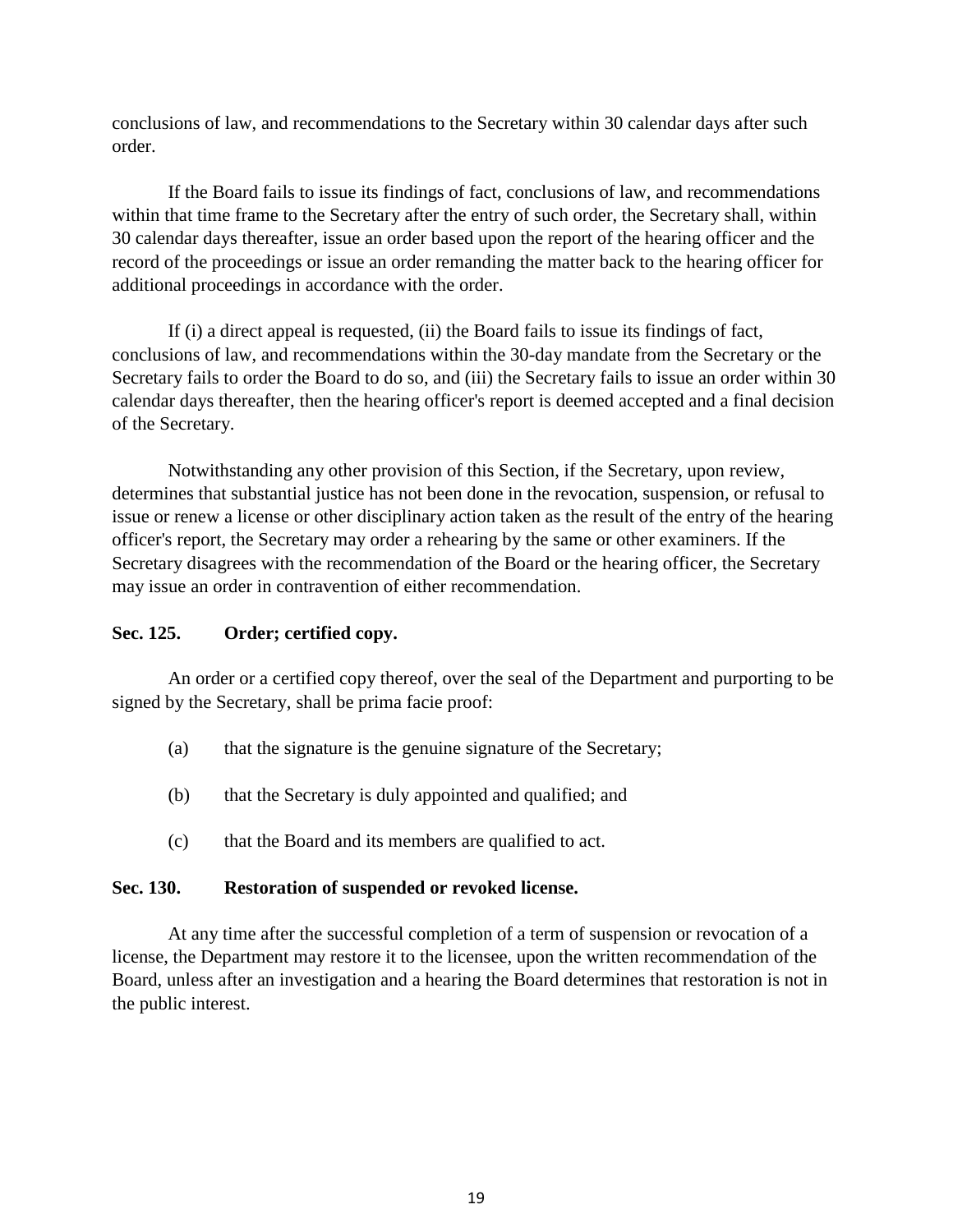# **Sec. 135. License surrender.**

Upon the revocation or suspension of any license authorized under this Act, the licensee shall immediately surrender the license or licenses to the Department. If the licensee fails to do so, the Department has the right to seize the license or licenses.

# **Sec. 140. Summary suspension.**

The Secretary may summarily suspend a license without a hearing, simultaneously with the institution of proceedings for a hearing provided for in this Act, if the Secretary finds that evidence in his or her possession indicates that a continuation in practice would constitute an imminent danger to the public. In the event that the Secretary summarily suspends a license without a hearing, a hearing by the Department must be held within 30 calendar days after the suspension has occurred. (Source: P.A. 96-726, eff. 7-1-10.)

# **Sec. 145. Judicial review**.

All final administrative decisions of the Department are subject to judicial review under the Administrative Review Law and its rules. The term "administrative decision" is defined as in Section 3-101 of the Code of Civil Procedure. Proceedings for judicial review shall be commenced in the circuit court of the county in which the party applying for review resides; but if the party is not a resident of this State, the venue shall be in Sangamon County.

# **Sec. 150. Certification of records**.

The Department shall not be required to certify any record to the Court or file any answer in court or otherwise appear in any court in a judicial review proceeding, unless there is filed in the court, with the complaint, a receipt from the Department acknowledging payment of the costs of furnishing and certifying the record. Failure on the part of the plaintiff to file such receipt in Court shall be grounds for dismissal of the action.

## **Sec. 155. Violations; penalties.**

(a) A person who violates any of the following provisions shall be guilty of a Class A misdemeanor; a person who commits a second or subsequent violation of these provisions is guilty of a Class 4 felony:

(1) The practice of or attempted practice of or

holding out as available to practice as a community association manager or supervising community association manager without a license.

(2) Operation of or attempt to operate a community association management firm without a firm license or a designated supervising community association manager.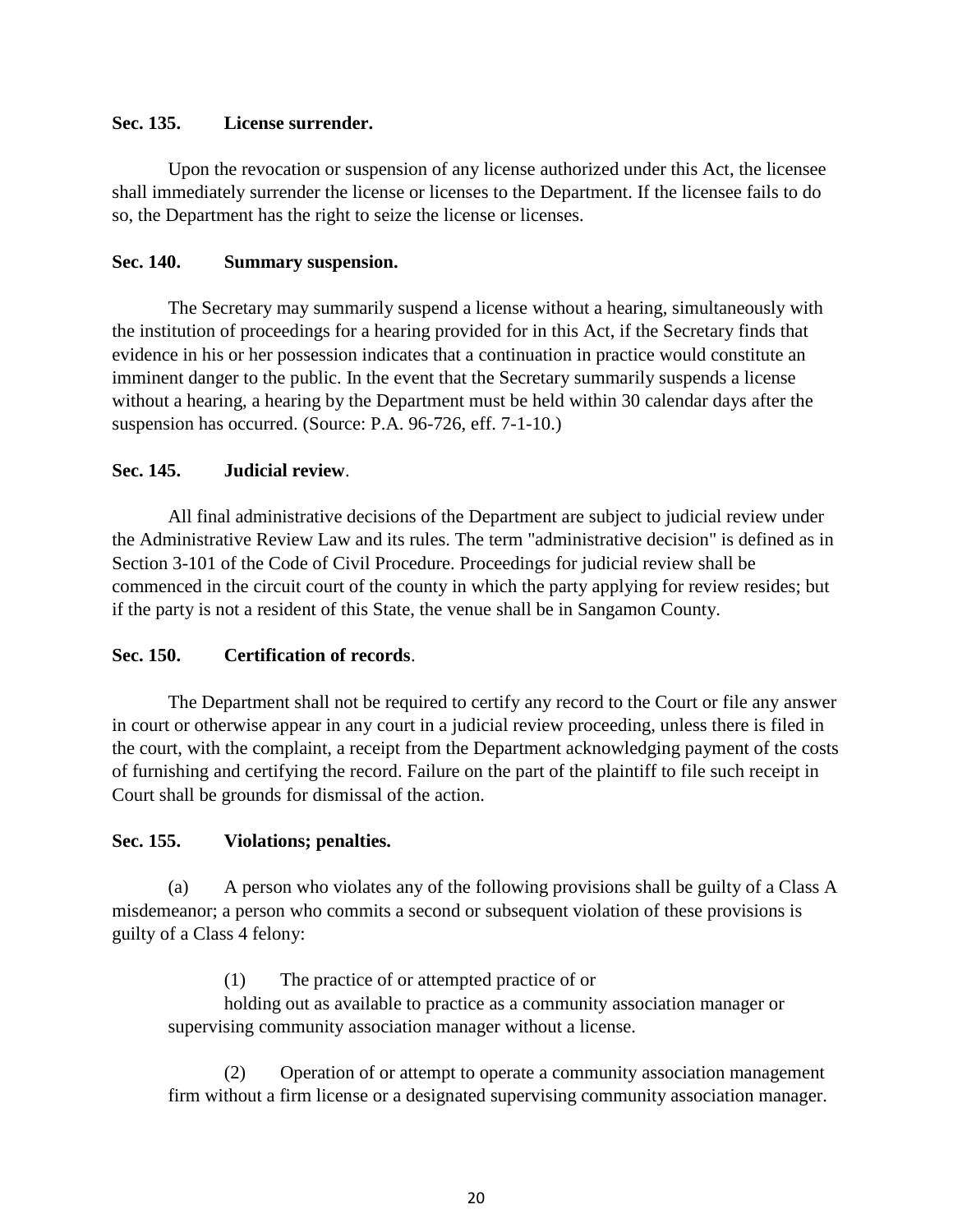(3) The obtaining of or the attempt to obtain any license or authorization issued under this Act by fraudulent misrepresentation.

(b) Whenever a licensee is convicted of a felony related to the violations set forth in this Section, the clerk of the court in any jurisdiction shall promptly report the conviction to the Department and the Department shall immediately revoke any license authorized under this Act held by that licensee. The licensee shall not be eligible for licensure under this Act until at least 10 years have elapsed since the time of full discharge from any sentence imposed for a felony conviction. If any person in making any oath or affidavit required by this Act swears falsely, the person is guilty of perjury and may be punished accordingly.

# **Sec. 157. Confidentiality.**

All information collected by the Department in the course of an examination or investigation of a licensee or applicant, including, but not limited to, any complaint against a licensee filed with the Department and information collected to investigate any such complaint, shall be maintained for the confidential use of the Department and shall not be disclosed. The Department shall not disclose the information to anyone other than law enforcement officials, regulatory agencies that have an appropriate regulatory interest as determined by the Secretary, or a party presenting a lawful subpoena to the Department. Information and documents disclosed to a federal, State, county, or local law enforcement agency shall not be disclosed by the agency for any purpose to any other agency or person. A formal complaint filed against a licensee by the Department or any order issued by the Department against a licensee or applicant shall be a public record, except as otherwise prohibited by law.

## **Sec. 160. Illinois Administrative Procedure Act.**

The Illinois Administrative Procedure Act is expressly adopted and incorporated in this Act as if all of the provisions of that Act were included in this Act, except that the provision of paragraph (d) of Section 10-65 of the Illinois Administrative Procedure Act, which provides that at hearings the license holder has the right to show compliance with all lawful requirements for retention, continuation or renewal of the certificate, is specifically excluded. For the purpose of this Act the notice required under Section 10-25 of the Illinois Administrative Procedure Act is deemed sufficient when mailed to the last known address of record maintained for a party by the Department.

## **Sec. 165. Home rule.**

The regulation and licensing of community association managers, supervising community association managers, and community association management firms are exclusive powers and functions of the State. A home rule unit may not regulate or license community association managers, supervising community association managers, or community association management